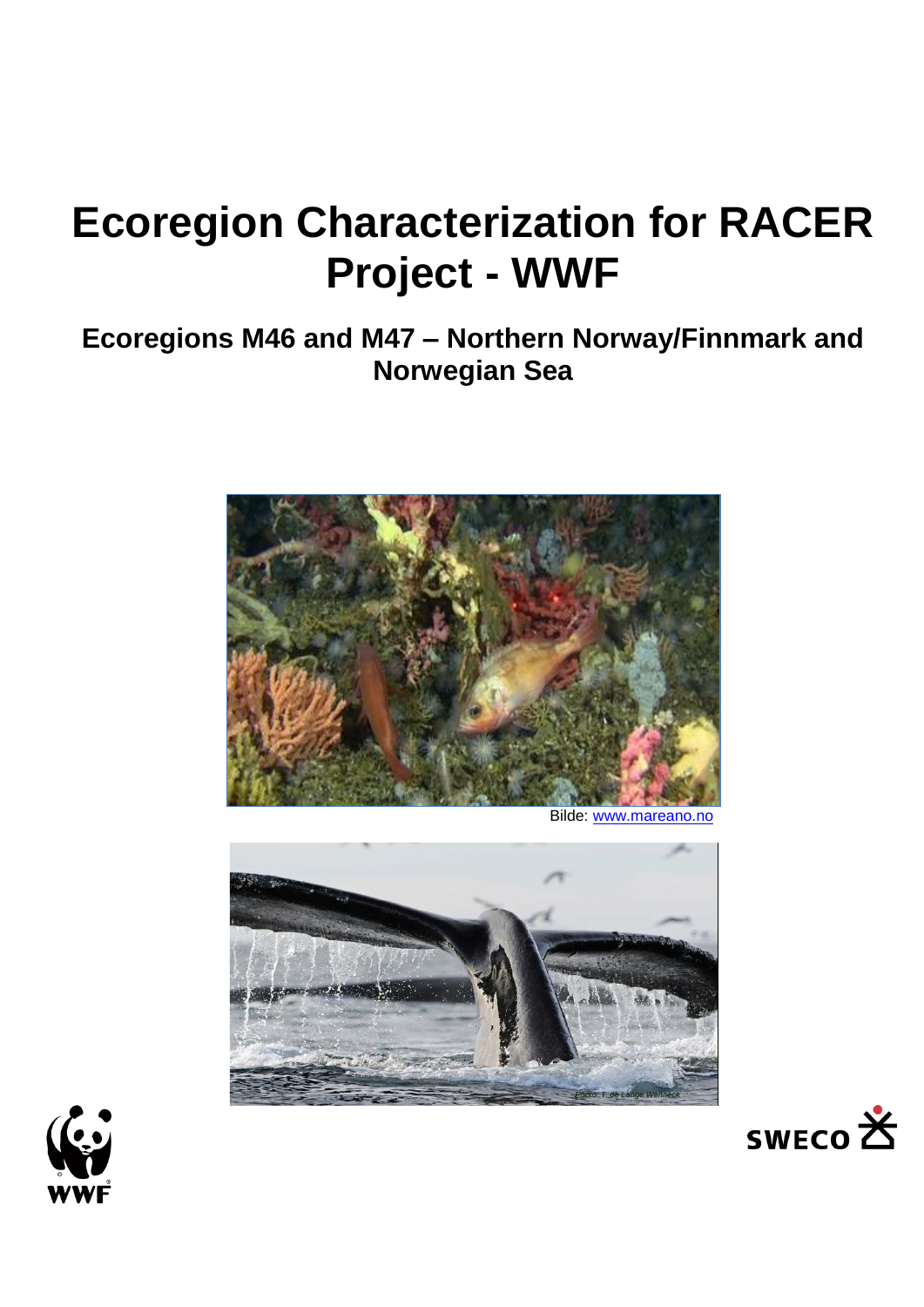## DISCUSSION - NOTE

| Report no.:<br>[Nr.] 145371-01                                                                                                             | <b>Assignment nr.:</b><br>145371 | Date:<br>1.07.2011                           |  |  |  |  |  |  |
|--------------------------------------------------------------------------------------------------------------------------------------------|----------------------------------|----------------------------------------------|--|--|--|--|--|--|
| Kunde:                                                                                                                                     |                                  |                                              |  |  |  |  |  |  |
| World Wildlife Fund - Norway                                                                                                               |                                  |                                              |  |  |  |  |  |  |
|                                                                                                                                            |                                  |                                              |  |  |  |  |  |  |
| <b>Ecoregion Characterization for Racer Project - WWF</b><br>Ecoregions M46 and M47 – Northern Norway/Finnmark and<br><b>Norwegian Sea</b> |                                  |                                              |  |  |  |  |  |  |
|                                                                                                                                            |                                  |                                              |  |  |  |  |  |  |
| Summary:                                                                                                                                   |                                  |                                              |  |  |  |  |  |  |
| Will be written after comments to the draft note.                                                                                          |                                  |                                              |  |  |  |  |  |  |
|                                                                                                                                            |                                  |                                              |  |  |  |  |  |  |
|                                                                                                                                            |                                  |                                              |  |  |  |  |  |  |
|                                                                                                                                            |                                  |                                              |  |  |  |  |  |  |
|                                                                                                                                            |                                  |                                              |  |  |  |  |  |  |
|                                                                                                                                            |                                  |                                              |  |  |  |  |  |  |
|                                                                                                                                            |                                  |                                              |  |  |  |  |  |  |
|                                                                                                                                            |                                  |                                              |  |  |  |  |  |  |
|                                                                                                                                            |                                  |                                              |  |  |  |  |  |  |
|                                                                                                                                            |                                  |                                              |  |  |  |  |  |  |
|                                                                                                                                            |                                  |                                              |  |  |  |  |  |  |
| <b>Elaborated by:</b><br>Sign.:                                                                                                            |                                  |                                              |  |  |  |  |  |  |
| Ola M. Gausen and Leif Lillehammer<br><b>Controlled by:</b>                                                                                |                                  | Sign.:                                       |  |  |  |  |  |  |
| Leif Lillehammer                                                                                                                           |                                  |                                              |  |  |  |  |  |  |
| Responsible for contract/ dept.:                                                                                                           |                                  | Project Manager/ dept.:                      |  |  |  |  |  |  |
| Jannike Gry B. Jensen/ / Department for<br>Environment                                                                                     |                                  | Leif Lillehammer/ Department for Environment |  |  |  |  |  |  |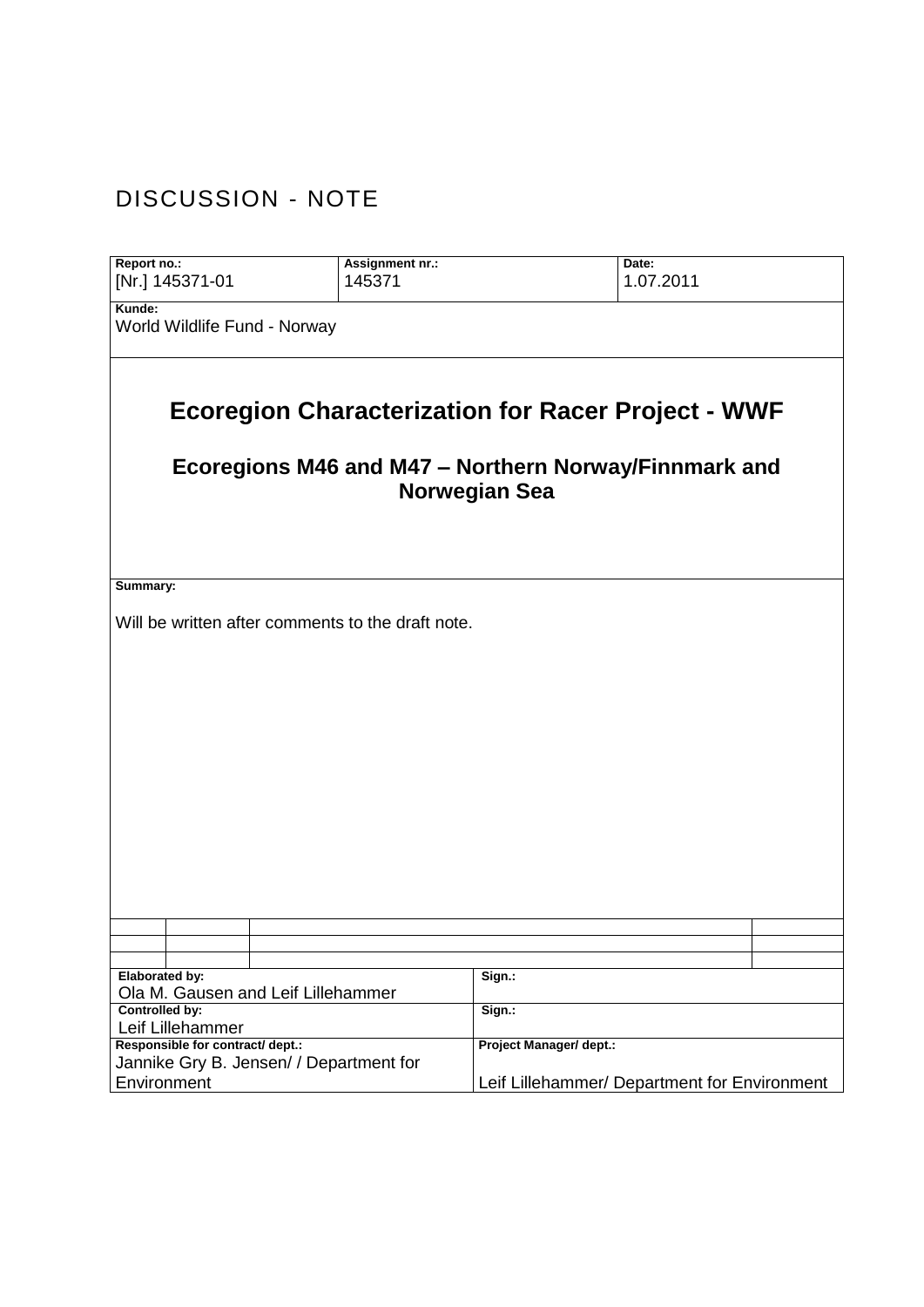## **Table of Contents**

| 1. |      |                                                                                     |  |  |
|----|------|-------------------------------------------------------------------------------------|--|--|
| 2. | 6    | General characteristics of the Northern Norway/Finnmark and The Norwegian Sea areas |  |  |
| 3. |      |                                                                                     |  |  |
|    | 3.1. |                                                                                     |  |  |
|    | 3.2. |                                                                                     |  |  |
|    | 3.3. |                                                                                     |  |  |
| 4. |      | Important Ecosystem Characteristics and Species - Keystone species and organisms in |  |  |
|    | 4.1. |                                                                                     |  |  |
|    | 4.2. |                                                                                     |  |  |
| 5. |      |                                                                                     |  |  |
|    | 5.1. |                                                                                     |  |  |
|    |      |                                                                                     |  |  |
|    | 5.2. |                                                                                     |  |  |
| 6. |      |                                                                                     |  |  |
|    |      |                                                                                     |  |  |
|    |      |                                                                                     |  |  |
| 7. |      |                                                                                     |  |  |
|    |      |                                                                                     |  |  |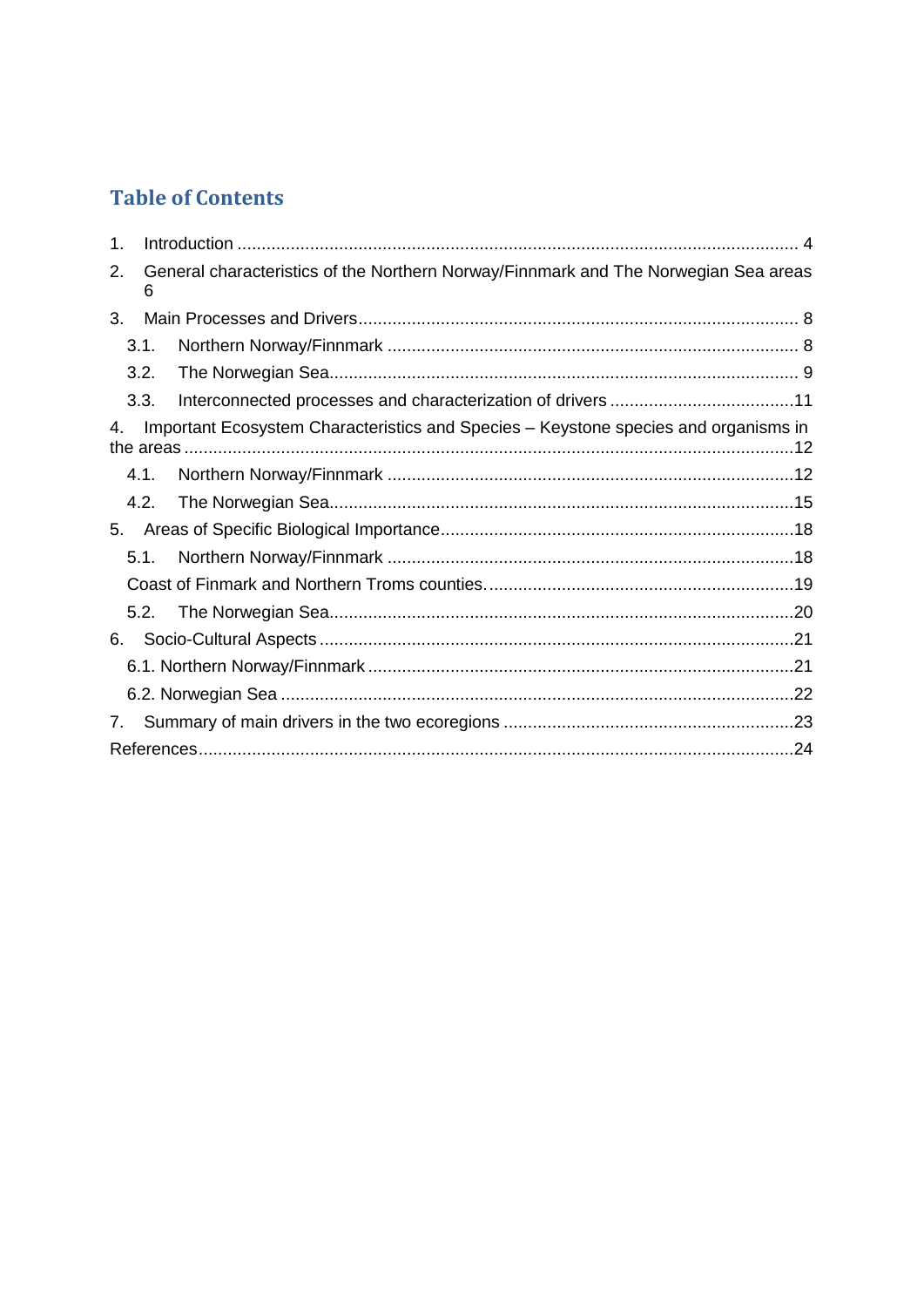## <span id="page-3-0"></span>**1. Introduction**

WWF's International Arctic Programme is embarking on a new cutting edge project called RACER, a Rapid Assessment of Circumarctic Ecosystem Resilience. The results from this project are intended to help build awareness about those areas and features considered to be significant for building social-ecological resilience across the circumarctic (see Figure 1 for the boundaries of the circum arctic region) and that are likely to persist in future Arctic climate change conditions under different warming scenarios.

There is a growing concern that current conservation efforts may in future fail to achieve their goals, no longer safeguarding the natural values we are trying to protect. This has lead to the realization that conservation and planning approaches should be ecosystem-based (inclusive of humans) and focused on building resilience, if they are to be successful in helping us navigate through change. Given the rate at which we are racing to develop resources in the Arctic, there is also a need to provide interim products to inform what we can plan for and achieve in the short-term, while we simultaneously generate a deeper comprehension of what is required to fully build resilience in the Arctic. RACER takes a place-based approach to identifying features and areas important for building resilience, and seeks to assess at a very coarse level the vulnerability of these places to climate change. Fundamental to building resilience is maintaining function, and at the core of ecosystem function are the underlying bio-geophysical processes that support the continued expression of biological diversity, sustainable livelihoods for northern people, and ecosystem services for humanity.



Figure 1. The Circum Arctic Region (the WWF ecoregions follows more or less the CAFF boundaries). Source: Grid Arendal.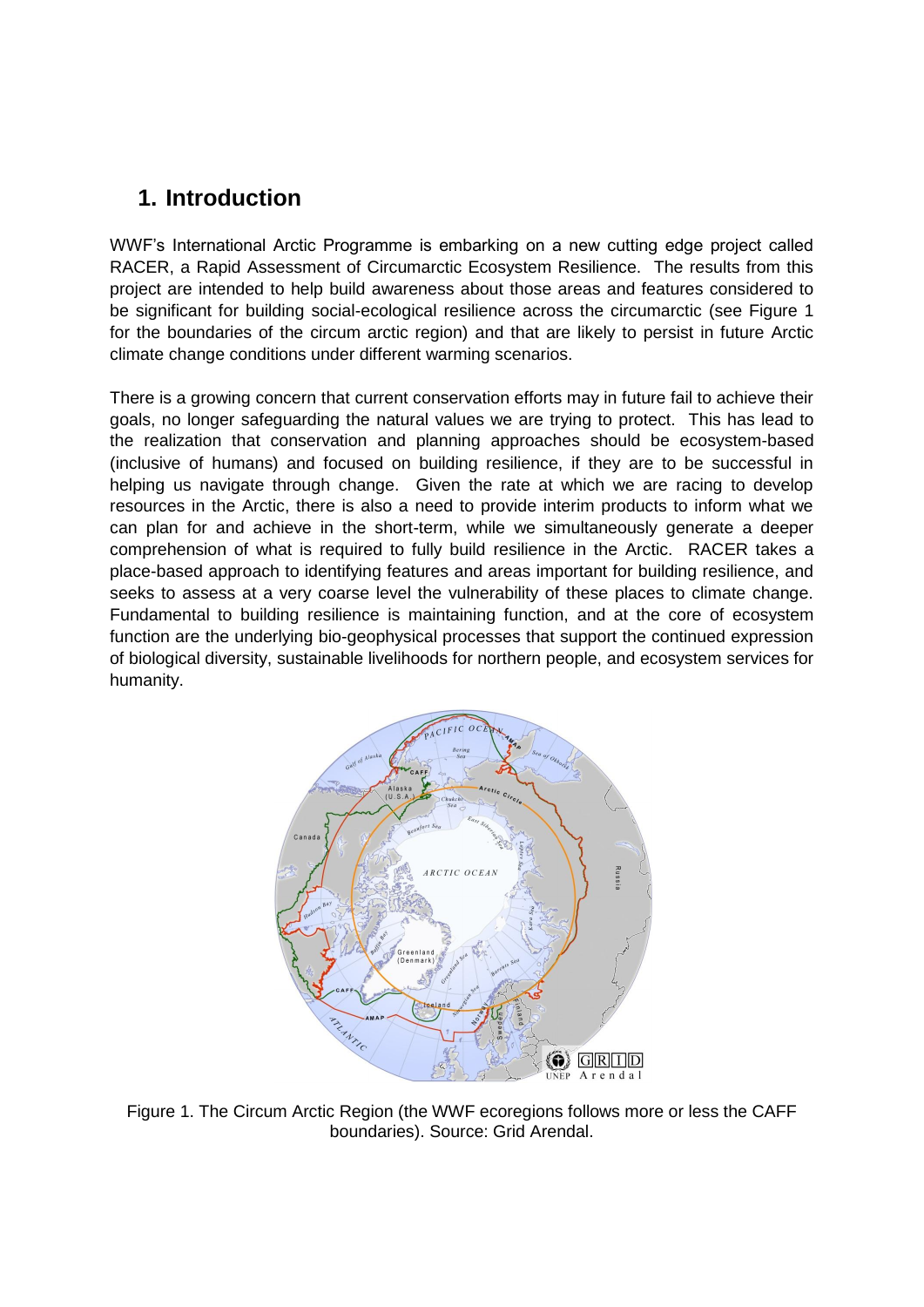For example, marine productivity is a fundamental process that supports the existence of higher order species such as marine mammals, and can be driven by such things as upwellings. There are several areas across the arctic where we can identify these spatially, but what is also important to know to better inform management of such areas is the features responsible for creating the upwelling phenomena itself. Highly productive areas can be driven by the meeting of thermal fronts driving nutrient rich bottom water up, or for example by ocean currents hitting against a topographic feature such as a shelf edge, pulling bottom water up.

Thus the focus of the RACER analysis is to identify the underlying drivers of key ecosystem processes, as these geophysical variables will be what is modeled into the future to determine how a system will respond to climate change, and how that will translate into the future biological expression found across the Arctic (WWF – RACER ToR 2010).

As a result of the above, WWF hired Sweco Norway to undertake the characterization of two of the ecoregions in the RACER programme, namely Northern Norway/Finnmark (M46) and Norrwegian Sea (M47). Focus of the work was to describe (i) Geophysical process-driversfeatures; (ii) Ecosystem and biological features; as well as (iii) Socio-Cultural features. An important aspect for these two regions is that they are affected by human activity in some of the most densely populated areas in the arctic.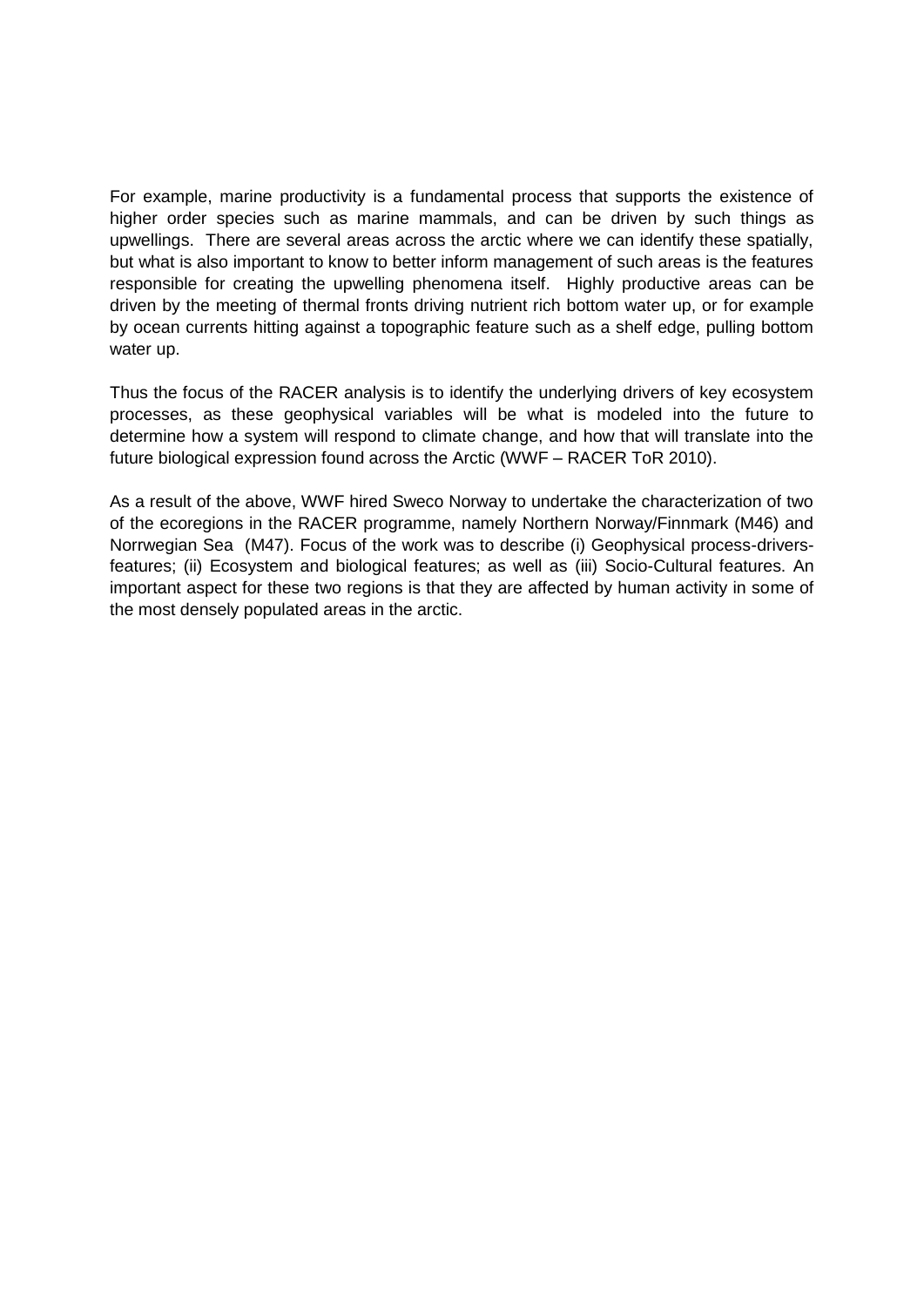## <span id="page-5-0"></span>**2. General characteristics of the Northern Norway/Finnmark and The Norwegian Sea areas**

#### **The Northern Norway/Finnmark Ecoregion (M46)**

The ecoregion M46 stretches from the Northern Norwegian coast, and westward into the Atlantic Ocean. The shelf is approximately 300 meters deep near the coast, but goes down to depths up to little more than 3000 meters along the steep descending continental slope Eggakanten outside of Lofoten. The continental slope bends off north towards off the coast of Troms, making the border to the Barents Sea. Off the coast of Finnmark and the Kola Peninsula the area is less deep. The coast consists of many fjords along Lofoten and Finnmark. However, these fjords are much less frequent along the coast of the Kola Peninsula. Islands are frequent from Lofoten up to mid part of the Finnmark coast. No major riverine input are found in these areas, however several minor ones are found along the coastline and within the fjord systems. Sand, sediments and gravel dominates the bottom surface of the ocean floor in the region. Occasionally, hard rock surfaces can also be found. The costal Norwegian current goes northward, while the North Atlantic current brings warm saline water from the Norwegian Sea and into the Barents region making area M46 ice free all year around.

#### **The Norwegian Sea Ecoregion (M47)**

1

The borders of the Norwegian Sea vary in the literature<sup>1</sup>. Description given here is for the area covering WWF's ecoregion M47. M47 constitutes a narrow and shallow continental shelf (50-300 meters in depth), but is dominated by deep sea areas (down to 4000 meters). The average depth is 1800 meters. The Norwegian Sea is dominated by two basins: the Norwegian Sea Basin and the Lofoten Basin. The North Atlantic Current brings warm water through the Norwegian Sea, while the Icelandic East Current brings cold water from the Icelandic sea in the south-western parts of the area, making this part colder than the rest. Great variation in climate persist, both seasonal and annually, due to; (i) variations in temperature from the incoming Atlantic water; (ii) the amount of water input from Arctic waters from the west; and (iii) heat loss to the atmosphere. Warm Atlantic water also makes the Norwegian Sea ice-free throughout the year. Mixing of Atlantic water and costal water along the continental slope creates areas of water circulation, mixing and upwelling. The Arctic front, where warm Atlantic water meets cold Arctic water and creates upwelling varies in south-west, while it's more stable in the north.

*The North Atlantic Current (NAC) and the Norwegian Coastal Current (NCC) are the two main features/drivers that interconnects geophysical and ecological processes between the two ecoregions (see also Figure 2).*

 $1$  The area is much bigger for the management plan for the Norwegian Sea for example extending all the way down to the North Sea.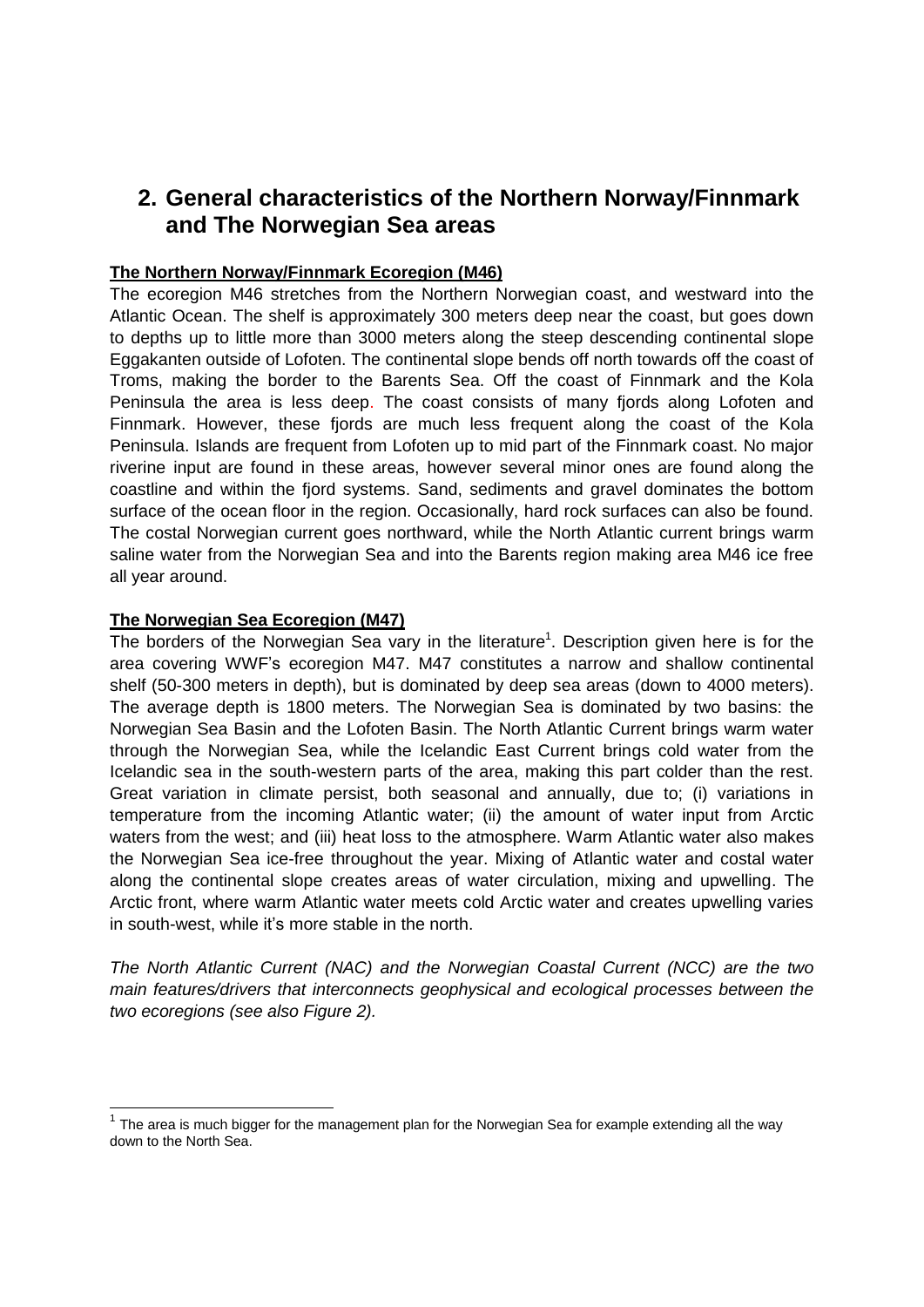

Figure 2. The main oceanic currents affecting the ecosystems in ecoregions M46 and M47 (from Stortingsmelding nr. 37 2007). (Green is the Norwegian Coastal Current, Red is the North Atlantic Current while blue is Arctic Water Currents).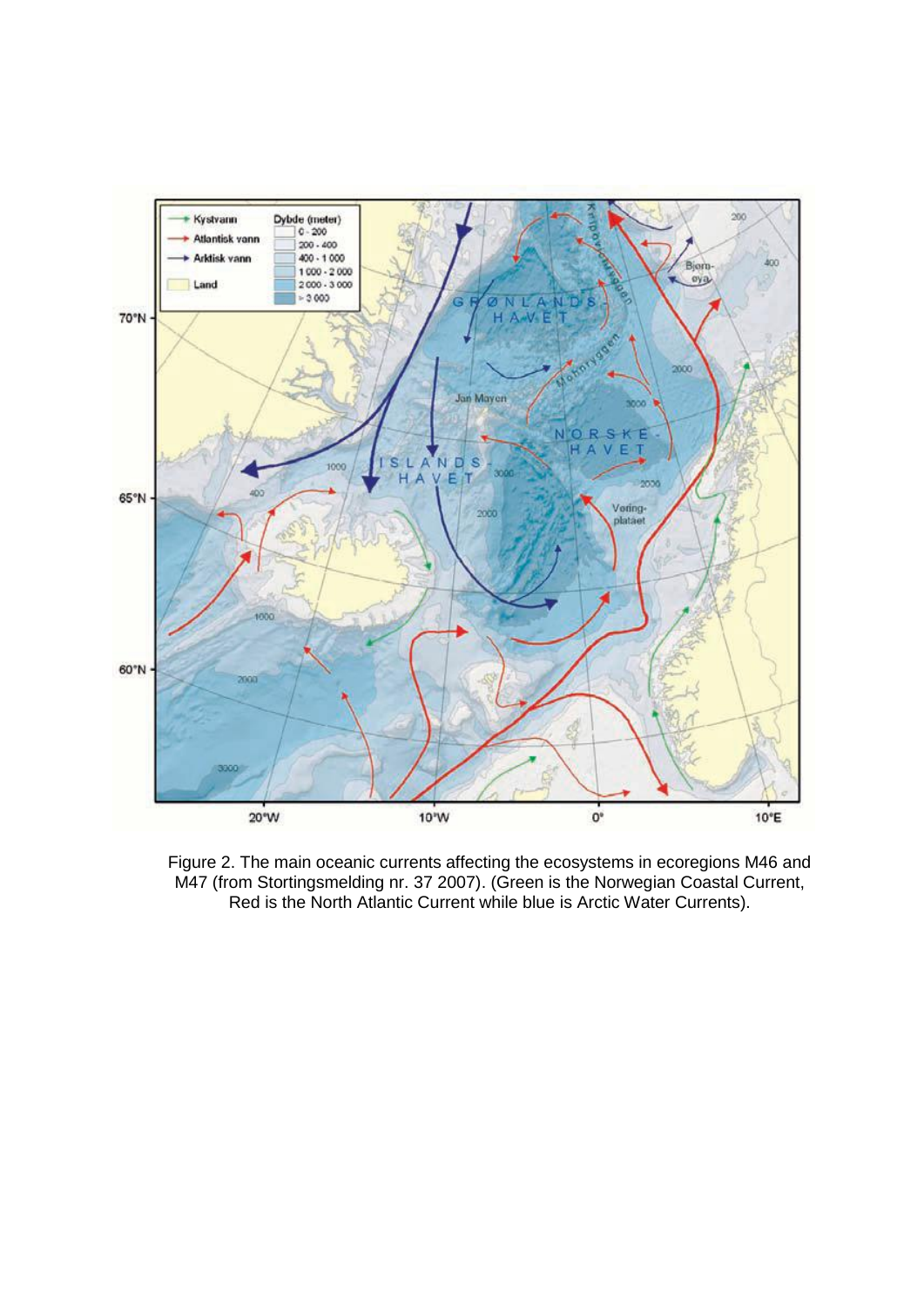## <span id="page-7-0"></span>**3. Main Processes and Drivers**

#### <span id="page-7-1"></span>**3.1. Northern Norway/Finnmark**

#### **Thermo Haline Circulation**

Related to THC in the ecoregion the NAC brings warm water from south-west, while the NCC goes along the Norwegian coast from the south and along the Kola peninsula. Cold Arctic water can mix from North - North-East, however Arctic water does not reach the coastal parts (Sakshaug et al 2009).

#### **P-E**

The annual mean P-E is between -1 - 4cm. In winter this ranges between -2,5 to 3,5 cm, in spring -2 to 3 cm, in summer 0 to 4 cm while in autumn its between -1 to 4 cm. Highest P-E rate (4cm) is found at the Finnmark Coast. Generally in the marine areas the P-E is zero or negative, and positive along the coast. Lowest P-E is in the northernmost part of region M46 (Mid Barents Sea between Finnmark Coast and Svalbard) (Arctic Climate Research at the University of Illinois 2011)

#### **Temperature**

Temperatures from along the Finnmark coast and to mid northern coast of Kola peninsula, ranges between 3-7 at 100 m depth (Sakshaug et al. 2009).

#### **Wind**

During warm periods south-westerly wind conditions persist. During cold periods the wind is dominated by north-eastern arctic winds. The south-westerly winds follows an oscillation as follows: Low pressure in Barents Sea --> Westerly winds in the inflow area --> Increased Atlantic inflow --> Warmer water --> Increased heat flux from the sea --> Low pressure. This system stops under colder conditions, and high-pressure builds up in the Barents Sea (Sakshaug et al. 2009).

#### **Nutrient inputs**

Nutrient input mainly from NCC and the NAC. The NCC brings nutrients from the North Sea and from the Norwegian Coast. Nutrient inputs from aquaculture, agriculture, industry and municipal waste often exceeds the background levels. Some rivers also contribute, however good water exchange caused by 2-3 meter tidal difference, makes it very unlikely that the nutrient input can cause detectable local elevated nutrient concentration. The most important rivers are; Barduelva, Andselva, Pasvikelva, Alta River, Tana River (Finnmark) and Tulmoa (Kola). Phosphorus input is mainly from aquaculture (Lofoten-North Cape) being more than 5 times the background value (~175 tons/yr). From North Cape to the Russian-Norwegian border the background value is 200 tons/yr, and the aquaculture input is 175 tons/yr (Aure et al. 1997). Additionally, advection along the coast and shallow water caused by tidal and inwards/downwards currents causes nutrient input from deeper waters to pelagic zones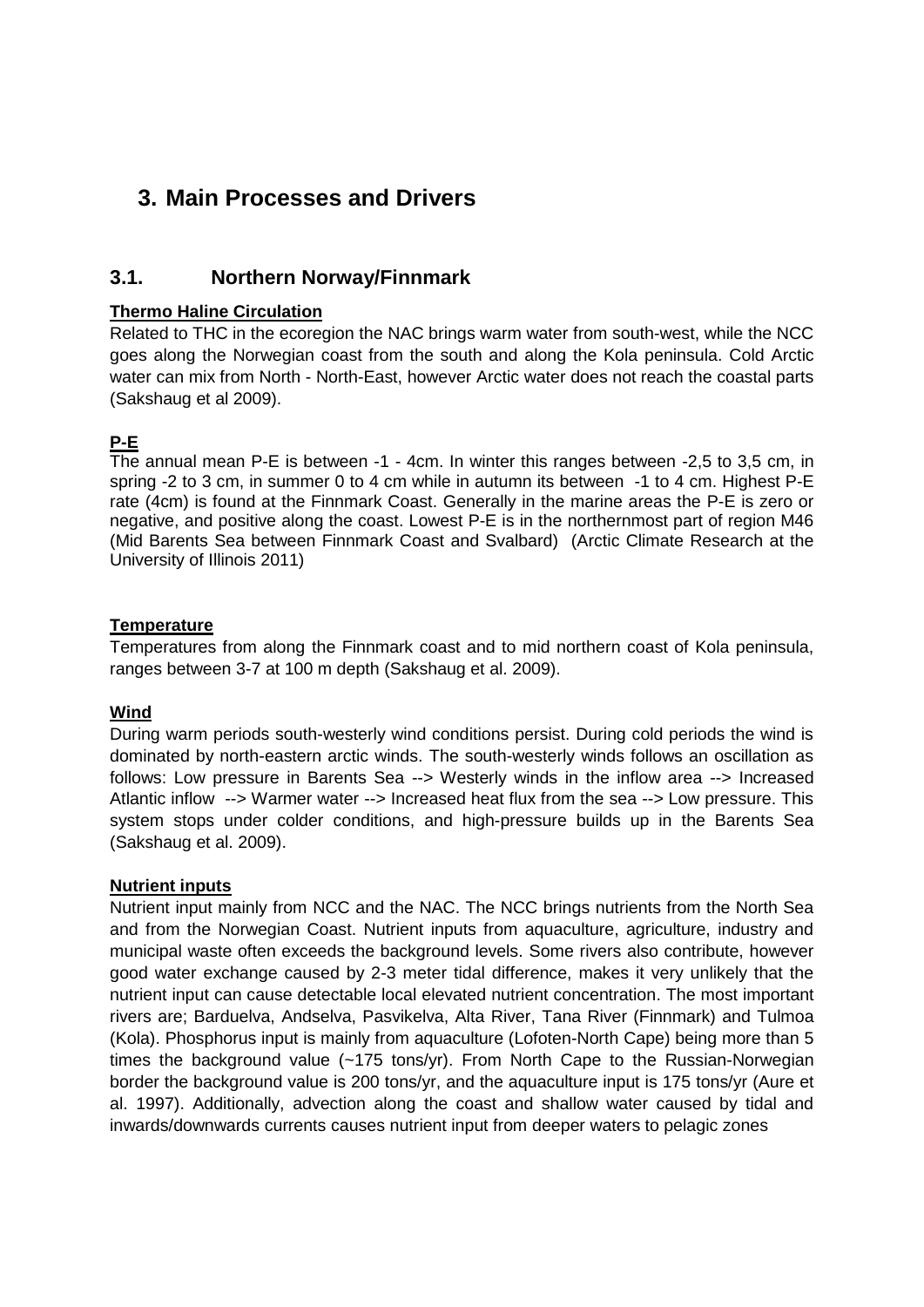#### **Topography**

The M46 follows the continental slope in the east. This area of the slope has several marine canyons (10 large and several smaller). The continental shelf is relatively narrow in the Lofoten-Tromsø area (10-50 km) with depth down to 500 meter. The continental shelf sea floor is dominated by sediments, hard rock can also also be found, creating areas with a combination mountain hard rock, sand, gravel and large rocks in place of loose sediments. Important land forms on the shelf is moraine ridges, shallow marine valleys, sand waves, pockmarks, glacial ridges and ice mountain plow marks (Buhl-Mortensen et al. 2001).

Further east along the coast of Finnmark the area is relatively shallow, reaching 200 m very close to the coast and further off the coast its dominated by depths of 300-400. Nordkapp fish bank is the biggest fish bank northin the area. Sea floor sediments varies from sludge in trenches, to mud, sand, gravel av rocks on the most shallow banks. Some fjords can be found along the coast of Finnmark, while no fjords are situated along the coast of the Kola Peninsula. The M46 area along the Kola Peninsula has depths between 70-240 meters (MAREANO 2011).

#### <span id="page-8-0"></span>**3.2. The Norwegian Sea**

#### **Thermo Haline Circulation**

TheNAC is a continuation of the North Atlantic Drift and brings warm saline water from the Gulf Stream. Coming in from between Iceland and the Faroe Island NAC goes through the main parts of Norwegian Sea in the upper layers and up to the Barents Sea where it meets cooler Arctic water. Heat transport is highest during winter when also the speed of the current is at its highest. The NAC is separated from the Arctic waters by the Arctic Front and Mohn Ridge. The NAC in the Norwegian Sea actually splits up in several branches. Two examples are the branches going towards Jan Mayen and The North Sea respectively. The main branch still goes up towards the Barents Sea (see also Figure 2).

The NCC, going northward along the Norwegian coast, brings colder, less saline water from the North Sea in the easternmost parts of M 47.

The East Iceland Current (EIC) transports cold saline water south from the Norwegian Sea towards Iceland and then east, along the Arctic Circle. Lastly the current flows north towards Jan Mayen. The description of the EIC here described refers to a "Norwegian Sea" with other border settings than used for the M 47 area. In this case the "Saline water south from the Norwegian Sea" is the east part of the M 36 ecoregion. The EIC may affect the position of the Arctic Front by the variations of volume of Arctic waters that the EIC transports between Iceland and Jan Mayen (Sakshaug et al 2009, ICES 2009, Blindheim 1986 and [Norwegian](http://www.miljøstatus.no/) Polar Institute 2011).

Cold and less saline deep water flows into the Norwegian Sea from the Greenland Sea, creating the Norwegian Deep Sea Water (>2000m). This is the main body of water in the Norwegian Sea and is relatively homogenous.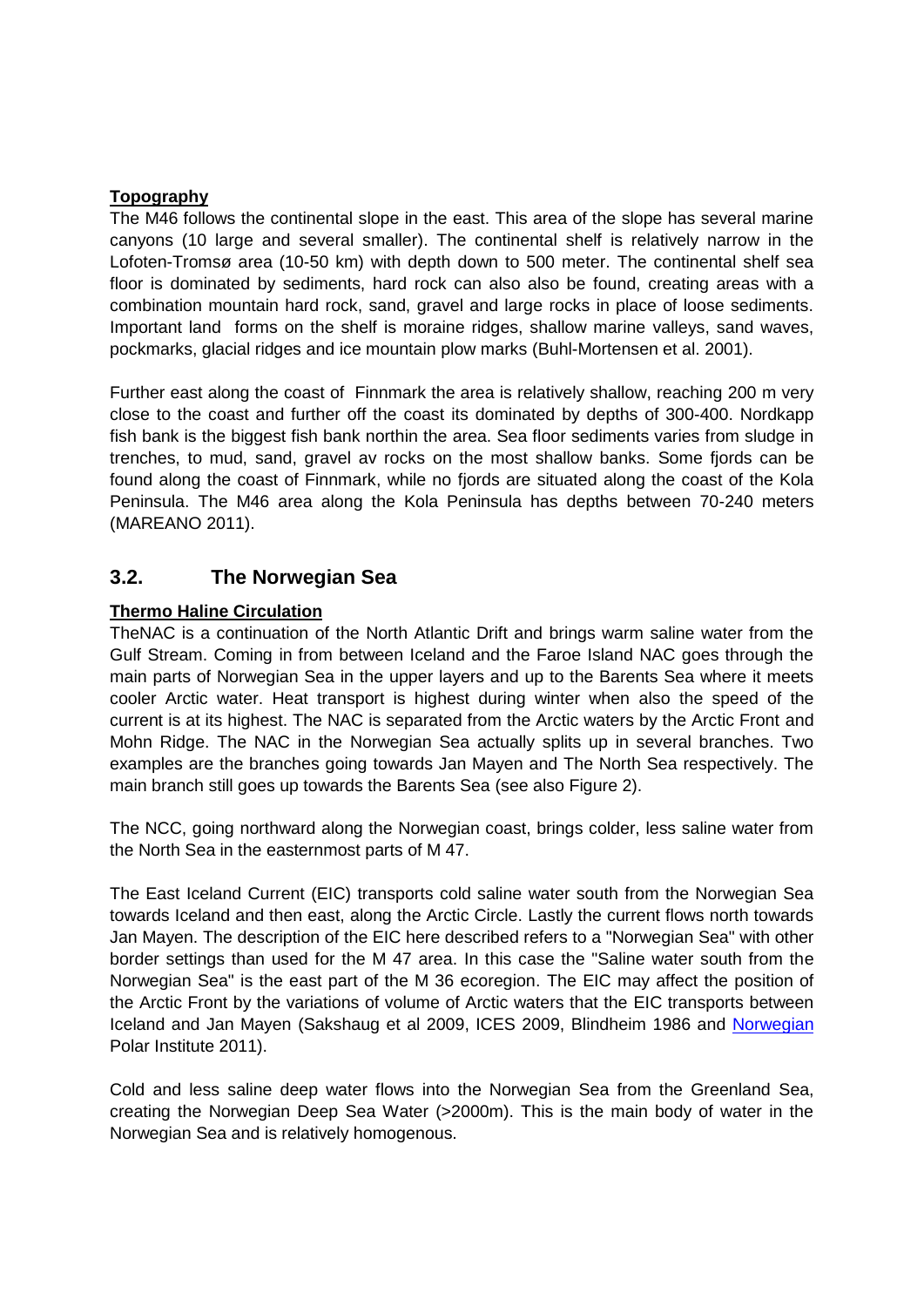The warm Atlantic water makes the Norwegian Sea ice free throughout the year. However, sea ice from the Polar Sea can occasionally be transported by the Greenland Current together with sea ice mountains into the west Norwegian Sea (Sælen 2011). These occurrences are most frequent in April and least in September (Stortingsmelding nr. 37 2007).

#### **P-E**

The annual mean P-E in the ecoregion ranges between -1 to 2 cm. In winter its between -2 to 1 cm, in spring 0 to 3 cm, summer 0 – 2 cm and in autumn 0 to 3 cm. Lowest P-E rates are found in the north-eastern part of M47, bordering to M46, while the highest are found in south-western parts of M47, close to Iceland. (Arctic Climate Research at the University of Illinois 2011)

#### **Temperature**

The ecoregion has a 7 degree Celsius mean temperature in the water. It is further relatively cold in the south-west compared to the rest of the Norwegian Sea (Sakshaug et al. 2009).

#### **Salinity**

The Atlantic water upper layers have a salinity of 35.25 when entering the Norwegian Sea The Norwegian Coastal Current varies in salinity, but is generally low. The East Iceland Current has values between 34,7-34,9 (Blindheim 1985). The warm saline Atlantic water mix with less saline costal water south-east part of the sea (Stortingsmelding 37 2007).

#### **Wind**

South-western winds are associated with northward transport of heat into the Norwegian Sea (Sakshaug et al. 2009).

#### **Nutrient inputs**

There are no adjacent terrestrial/riverine sources in this ecoregion, so nutrient input is by the THC (Kuznetov 2005). Mixing at the arctic front releasing nutrients to the upper layers makes the foundation for the primary production in the area. Mixing of water layers also occur at the continental slope where coastal and Atlantic water meets. Where the warm Atlantic water meets cold arctic water we have the Arctic Front, which varies seasonally and annually. Ii is however most stationary in northern parts of the sea.

#### **Topography**

The area constitutes two major basins: the Norwegian Sea Basin and the Lofoten Basin with depth up to 3000-4000 m. The Vøring Plateau is found in the south east Norwegian sea, surrounded by deepwater. Shallower grounds are found closer to Iceland in the south-west and Jan Mayen in north-west. The sea floor dominated by sediments. The deep sea floor meets the steep continental slope in north-eastern parts of M47. The Norwegian Sea is separated from the Greenland Sea by the Mohn Ridge northeast of Jan Mayen, and to the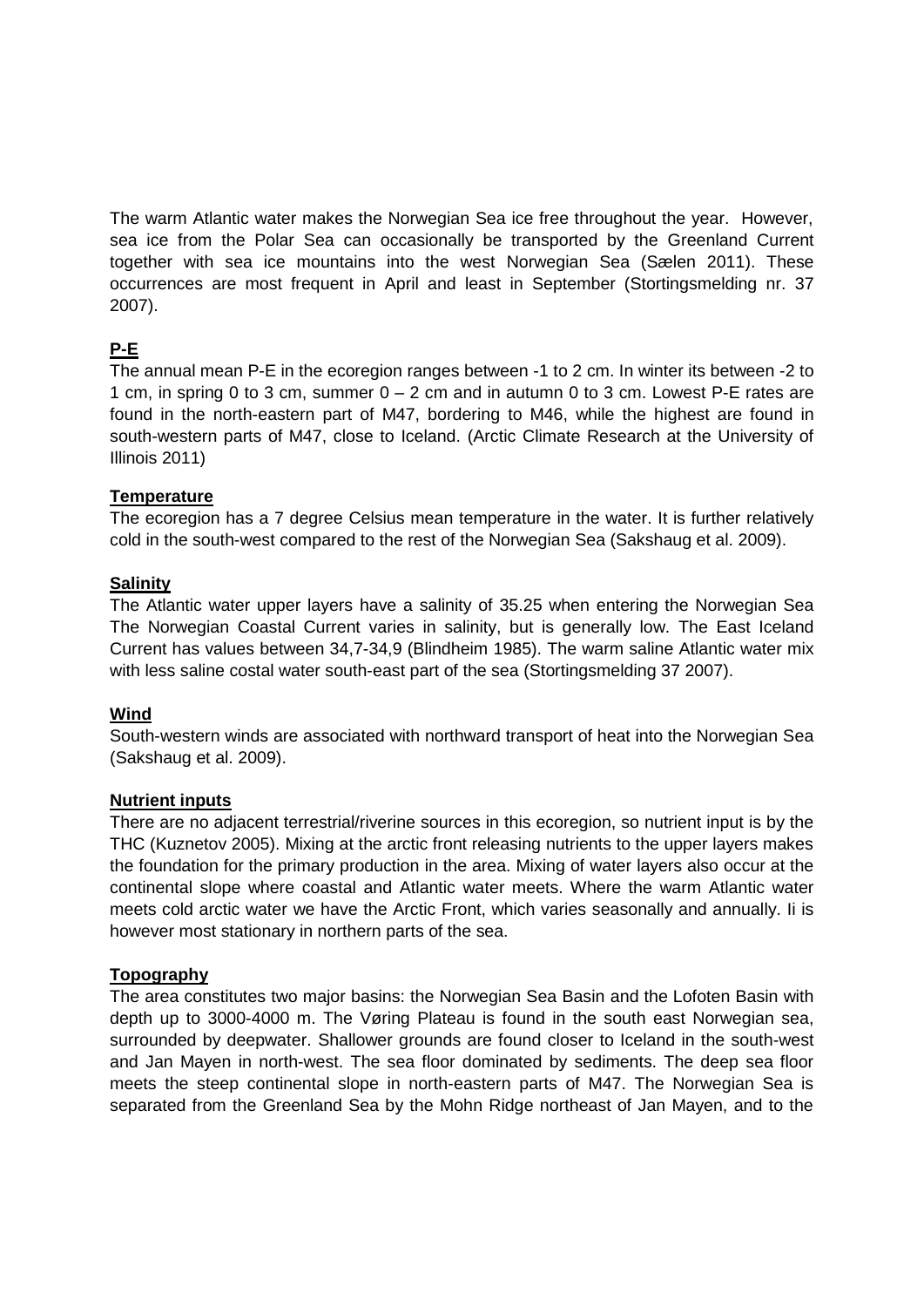west by the Jan Mayen Ridge. Both ridges are about 2000m. The Continental slope has been included in M46 (Stortingsmelding 37 2009).

#### <span id="page-10-0"></span>**3.3. Interconnected processes and characterization of drivers**

The main interconnected processes between the ecoregions are the THC constituting the North Atlantic Current, the Norwegian Coastal Current. These two currents also cross both ecoregions. Both of these currents are also affected by Arctic water currents. The two currents can be seen a prime/hub drivers for the ecoregions. Less clear is the picture of P-E in this region although there is a linkage between P-E and the THC as well. It seems that P-E however becomes more paramount as a prime driver along the coastline. Temperature, salinity, CO2 circulation and nutrient input can be seen as secondary drivers in the ecoregions as they largely are the effect of THC. Likewise wind is a secondary effect of the climate system that is largely driven by P-E. Sea bed topography however can be a main stationary "driver" that also affects especially the sea currents as well of a well of ecological drivers, including biodiversity.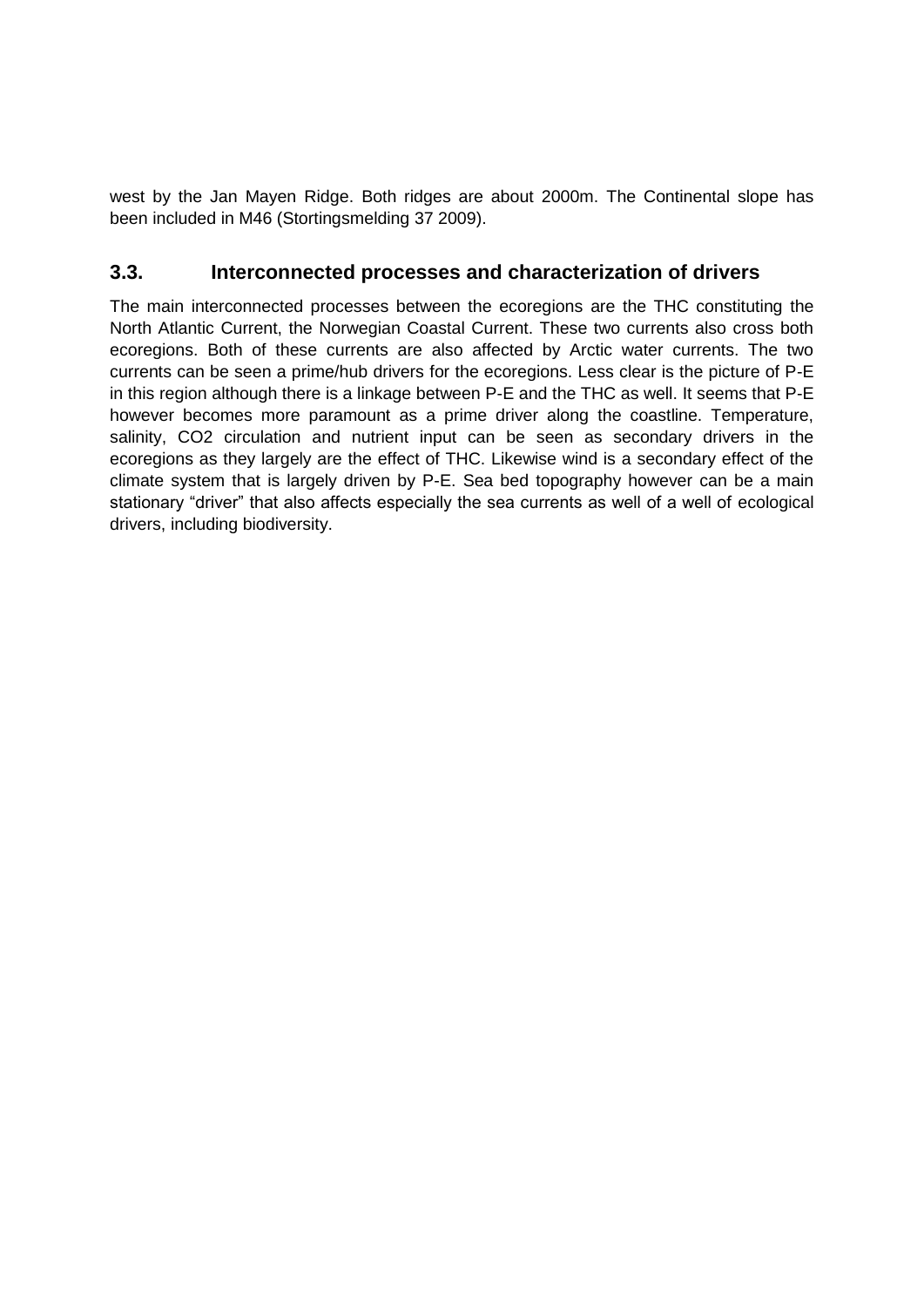## <span id="page-11-0"></span>**4. Important Ecosystem Characteristics and Species – Keystone species and organisms in the areas**

### <span id="page-11-1"></span>**4.1. Northern Norway/Finnmark**

#### **Main underlying drivers for the ecosystems**

As has been reported in the previous chapter the NCC has lower salinity and seasonal temperature variability than the NAC. The biological production is supposed to be highest in the areas where the sea currents meet, e.g. along the "fronts". Along with P-E these currents are the main underlying drivers in the system especially having huge impact on primary productivity. Secondary drivers are nutrient salts and CO2 in the water column giving energy to primary productivity. The sea currents are also transporting phytoplankton, zooplankton as well as eggs and larva of various organisms along the coast, thus contributing to and affecting the food web and its functions and services.

#### **Primary productrivity and Phytoplancton**

The primary production is medium high along most of the coast. Areas of very high productivity are bordering the Barents Sea region in the northernmost part. At average for the ecoregion PP rates (gC m-2 y-1) ranks relatively high. Overall median is 56.0 which is rank 3 of the 27 regions in the Arctic. Main phytoplankton taxa are diatoms, dino-flagelates and ciliates (ACTUS and WWF 2001, Stortingsmelding nr. 10 2009)

#### **Important taxa**

#### Benthic microalgae and macroalgae

Large areas of kelp forest dominate along the coast. *Laminaria* and Norwegian kelp is the most common. Transfer of carbon from water column to benthos affects these systems through pelagic-benthic coupling.

#### Aquatic macrophytes

Little or no information has been found related to this taxa.

#### **Bacterioplankton**

Dominated by Heterothtopic prokaryotes, e.g. bacteria and archaea (Sakshaug et al. 2009).

#### **Zooplankton**

Amongst herbivorous zooplankton *Calanus* spp. And copepods are numerous (Forsgren et al. 2009). Amongst carnivourus zooplankton *Paruchaeta norvegica* and *Medridia longa* are common. Krill are also numerous in the area (Sakshaug et al. 2009).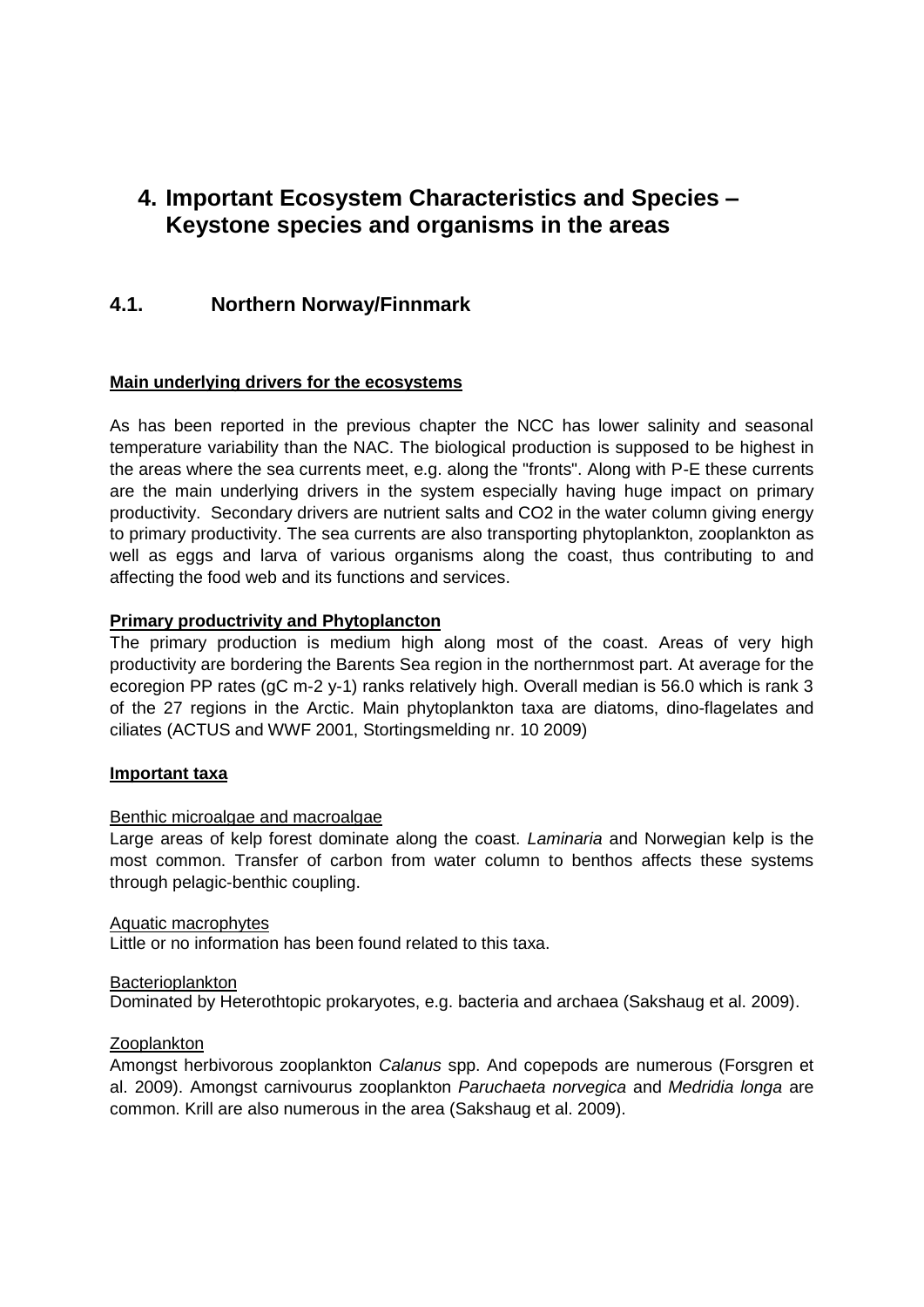#### Ichthyoplankton

Eggs/larvae of various fish species but especially capelin dominates in the northernmost part (Hjermann et al 2009).

#### **Benthos**

Numerous sponge, cold water coral reefs and sea pen communities can be found along the coast and continental shelf. The coldwater coral reefs are an important ecological driver for biodiversity by creating diverse habitats for other species. Besides this they play a role in the CO2 balance in the ocean, through the carbonate - lime formation process. Amongst large crustaceans king crab, *Chionoecetes* and deep water prawn are common. King Crab and Ciniochetes are newly introduced specie to the area.

#### Fish

The area is characterized by north east arctic cod, herring and capelin and their trophic interactions during especially spring/summer. Other important species are haddock, herring, spotted wolfish and Greenland halibut. The capelin is a keystone species in the system and with the cod and herring their population dynamics are an important ecological driver in the area. The three species - capelin, cod and herring - are strongly interlinked through processes of predation, competition and cannibalism (Hjermann et al. 2009). See also Figure 3 and 4.



Figure 3. The Lofoten–Barents Sea cod-herring-capelin dominated system with spawning locations and advection routes of eggs and larvae of 3 fish stocks; red: North-east Arctic cod; purple: Norwegian spring-spawning herring; green: capelin (Aglen et al. 2005). Dotted line: maximum extension of the 3 species in the Barents Sea in the first summer following spawning. Light blue: continental shelf (<250 m); dark blue: deep sea. Larvae and eggs drift passively with the Norwegian Coastal Current (NCC), which runs northwards to the Barents Sea at depths down to 150 m. Further offshore and parallel to it runs the Norwegian Atlantic Current (NAC), a branch of which enters the Barents Sea. From Hjermann et al. 2009.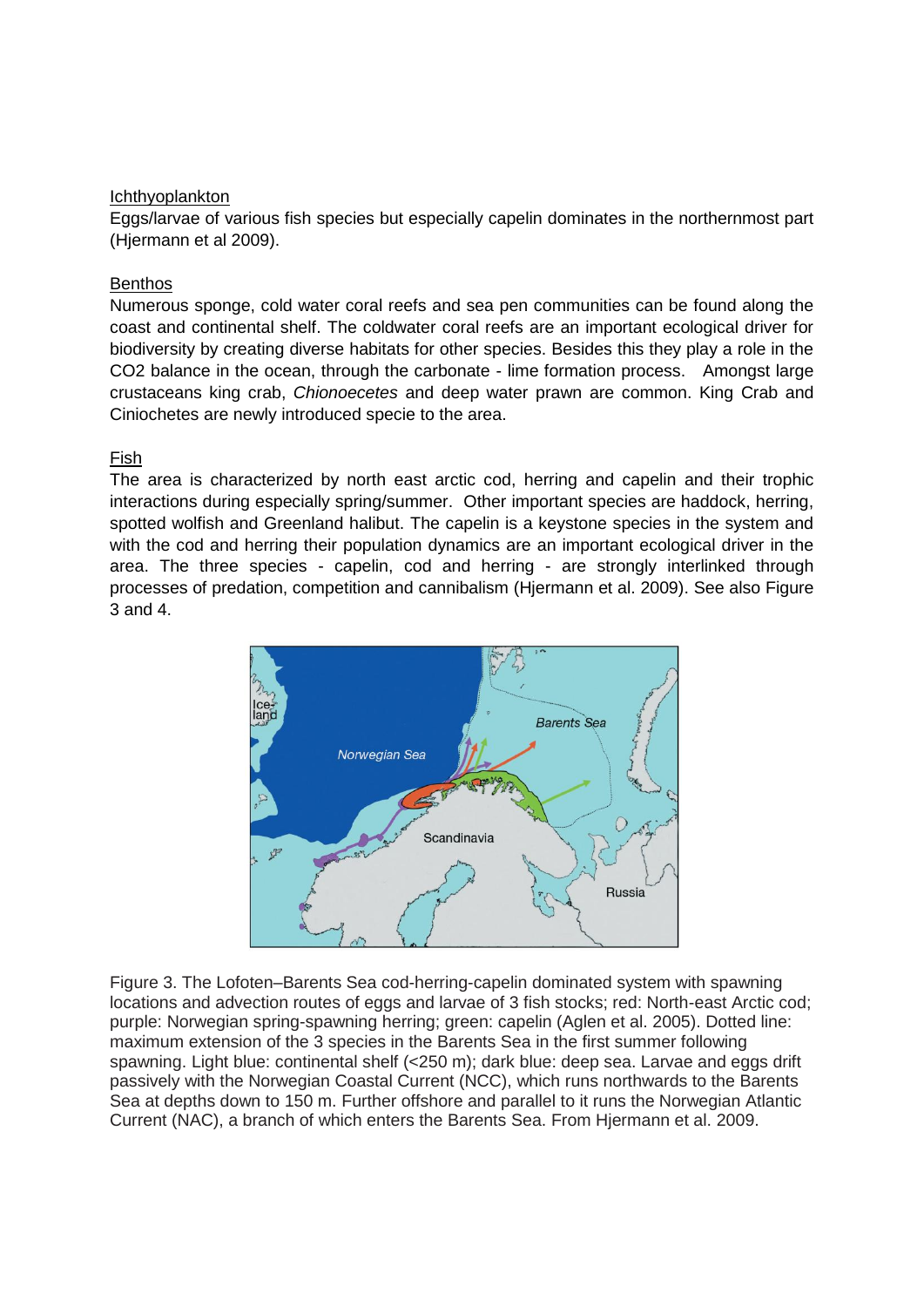

Fig 4. Trophic relationships between the main components of the food web, including cod cannibalism (From Hjermann et al. 2009)

#### Marine mammals

The marine mammals in the area constitute harbor seal, grey seal, white whale, narwhal, white beaked-dolphin and harbor porpoise. All these mammals are found along the coastline. The great whales and dolphins also use a wider area. The presence of capelin, herrings and krill are important ecological driver for sea-mammals and their migration (Sakshaug et al. 2009).

#### Marine Birds

The most common marine/sea birds in the area is; common murre, Atlantic puffin, yellowbilled loon, tystie, common eider, cormorant spp., black guillemots, guillemots species, little auks, northern fulmars and glaucous gulls. Variation in fish populations affects the seabird populations, e.g. like the Atlantic Puffin. There is a huge variety of identified valuable sea-bird populations along the whole coast of M46 (Stortingssmelding nr. 10 2009). Especially the presence of juvenile herring (0+) is a key ecological driver for the sea-bird population including the more coastal dwellers (Anker Nilsen et al. 1997, Barret et al. 2006 and Sandvik et al. 2005.).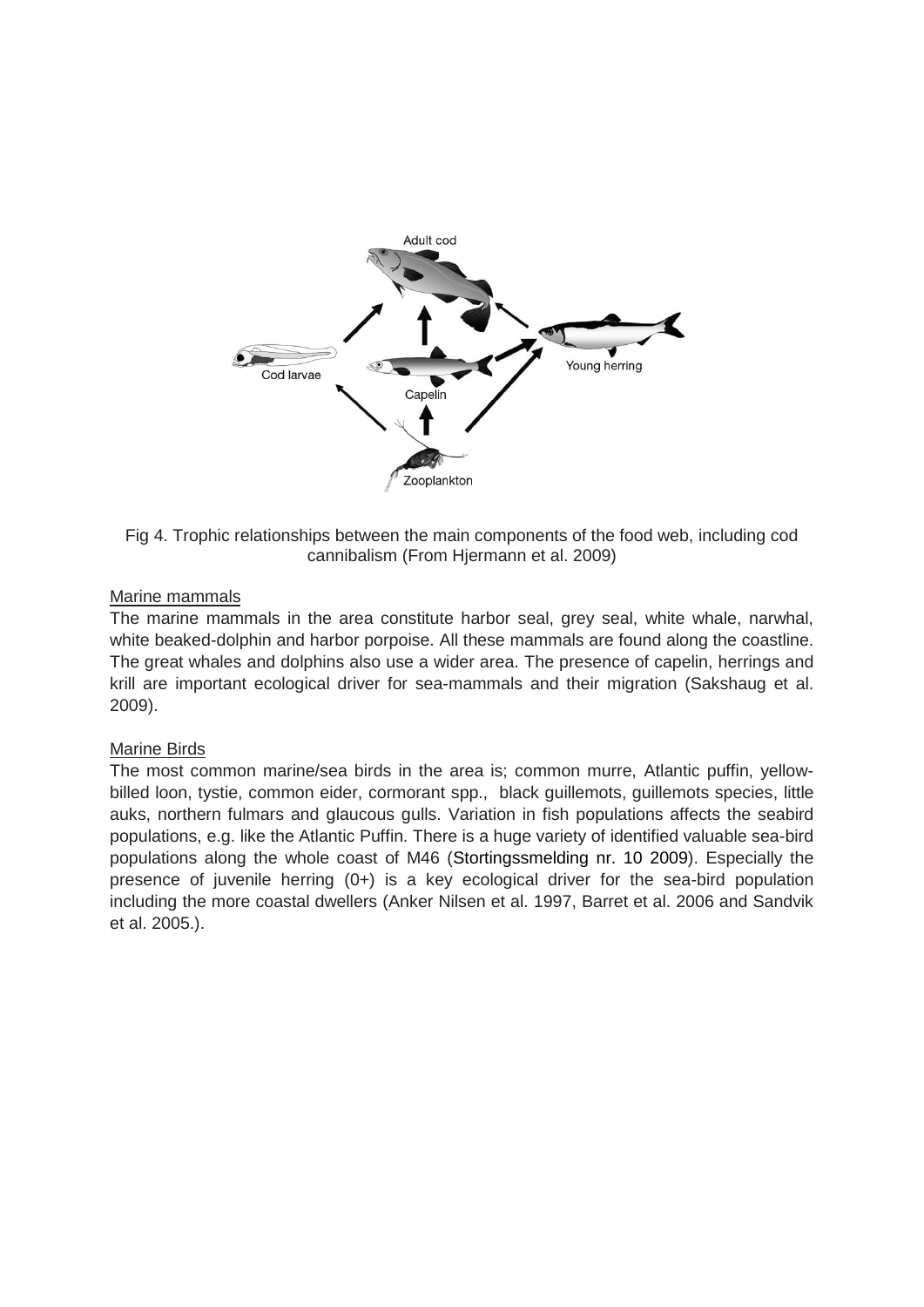### <span id="page-14-0"></span>**4.2. The Norwegian Sea**

#### **Main underlying geophysical drivers**

The NAC mainly arrives the area between Faroe Islands and Iceland and spread in the Norwegian Sea. In the southern part of the Norwegian Sea more cold and less salty water also enters from the Iceland Sea. The biological production is supposed to be highest in the areas where the sea currents meet, e.g. along the "fronts", e.g. NAC-EAC and NAC-NCC for the Norwegian Sea. Along with P-E, these currents are the main underlying drivers in the system especially having huge impact on primary productivity. Secondary drivers are nutrient salts and  $CO<sub>2</sub>$  in the water column giving energy to primary productivity. As for ecoregion M46 the sea currents are also transporting phytoplankton, zooplankton as well as eggs and larva of various organisms in and out of the Norwegian sea, thus contributing to and affecting the food web (Stortingmelding nr. 37 2007).

#### **Primary productrivity and Phytoplancton**

The primary production is medium high in the open ocean, whilst high productivity can be found along the continental coast and shelf and Jan Mayen (ACTUS and WWF 2001, Stortingsmelding nr. 37 2007). At average for the ecoregion PP rates (gC m-2 y-1) ranks relatively high. Overall median is 44.1 which is rank 5 of the 27 regions in the Arctic (Actus and WWF 2011). Diatoms are the most important taxa together with, dino-flagelates, flagelates and coccolithophores (Forsgren et al. 2009).

#### **Important Taxa**

#### Benthic microalgae and macroalgae

Large areas of kelp forest are found along the continental shelf. *Laminaria* and Norwegian kelp is the most common. Transfer of carbon from water column to benthos affects these systems through pelagic-benthic coupling.

#### Aquatic macrophytes

Little or no information has been found related to aquatic macrophytes in the Norwegian Sea.

#### **Bacterioplancton**

Dominated by heterothtopic prokaryotes, e.g bacteria and archaea.

#### **Zooplankton**

Amongst herbivorous zooplankton *Calanus* spp and Copepods are numerous (Forsgren et al. 2009). Krill are also numerous in the area. These crustaceans are important link to higher trophic levels. The Norwegian Sea is considered to be the center of production of *C. finmarcus* (Forsgren et al 2009, Melle 1998, Dalapado et al. 1998).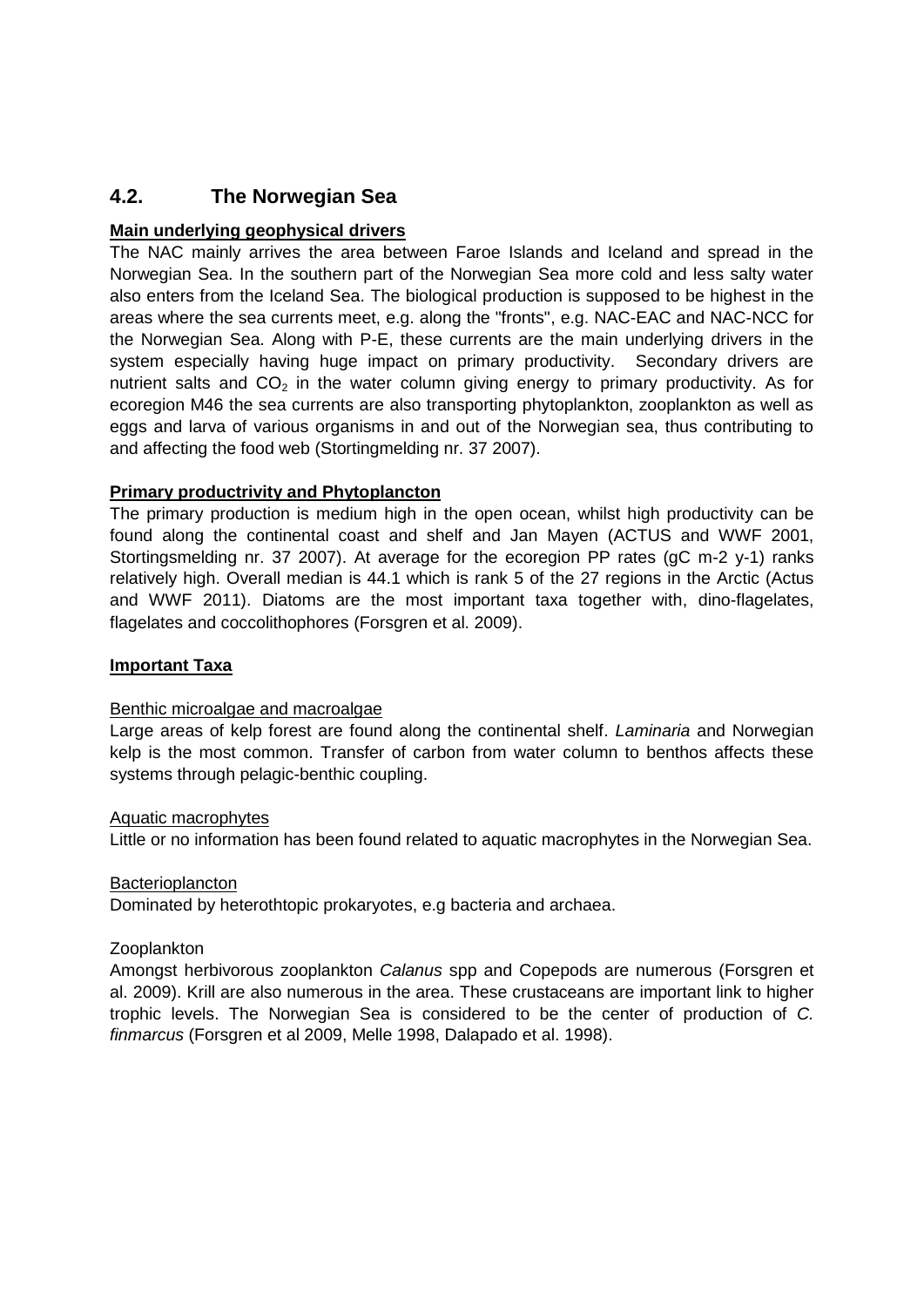#### Ichthyoplankton

Eggs/larvae of herring are dominant. The area also constitutes huge amounts of jellyfish. Dalapado et al. 1998 found that the total summertime biomass of the jellyfish *Periphylla periphyla* in the Norwegian Sea was 11 million tones.

#### Benthos

Sponge and cold water coral reefs are numerous along the continental shelf. Others benthos taxa constitute; bryozoa, serpulidae, mussels, enchinoderms and polychaeta. The coldwater coral reefs are an important ecological driver for biodiversity by creating diverse habitats for other species. Besides this they play a role in the  $CO<sub>2</sub>$  balance in the ocean, through the carbonate - lime formation process. Still a lot of research is needed regarding knowledge about the cold water coral reefs, and sponge areas function in the ecosystem (Stortingsmelding nr. 37 2007).

#### Fish

The Norwegian Sea is characterized by migratory pelagic species, e.g. herring and blue whitting. Other important species constitute; pollock, mackerell, cod, haddock, rose fish, deepwater redfish, Greenland halibut, greater argentine, lings, cusk and Atlantic salmon. As a keystone species the production and migration of the herring is a key ecological driver for the presence of other species in the Norwegian Sea.

The Norwegian Spring Spawning herring is the world's largest herring population and is the dominating fish species in the Norwegian Sea (Stortingsmelding nr. 37 2007). Post smolts of Atlantic salmon are migrating into the Norwegian Sea on their way to the feeding grounds in the Nordic Seas and West Greenland. These areas are the most important feeding grounds for the species (Haugland et al. 2006).

The European flying squid is an important prey for sea mammals and some fish species in the Norwegian Sea. Juveniles that live close to the surface are also preyed by sea-birds. It was earlier commercially harvested, but the population has seriously declined over the years.

#### Marine mammals

Marine mammals in the area constitute blue whale, fin whale, humpback whale, northern mink whale, sperm whale, northern bottlenose whale, porpoise, killer whale, grey seal, harbor seal, Greenland seal and hooded seal. The blue whale, fin whale, humpback whale, northern mink whale migrates through the area. The sperm whale and northern bottlenose whale can be found along the edge of the continental shelf. Porpoise and killer whale are common along the coast. Amongst the seals grey seal and harbor seal are common along the coast whilst Greenland seal and hooded seal are common around Jan Mayen (Stortingsmelding nr. 37 2007).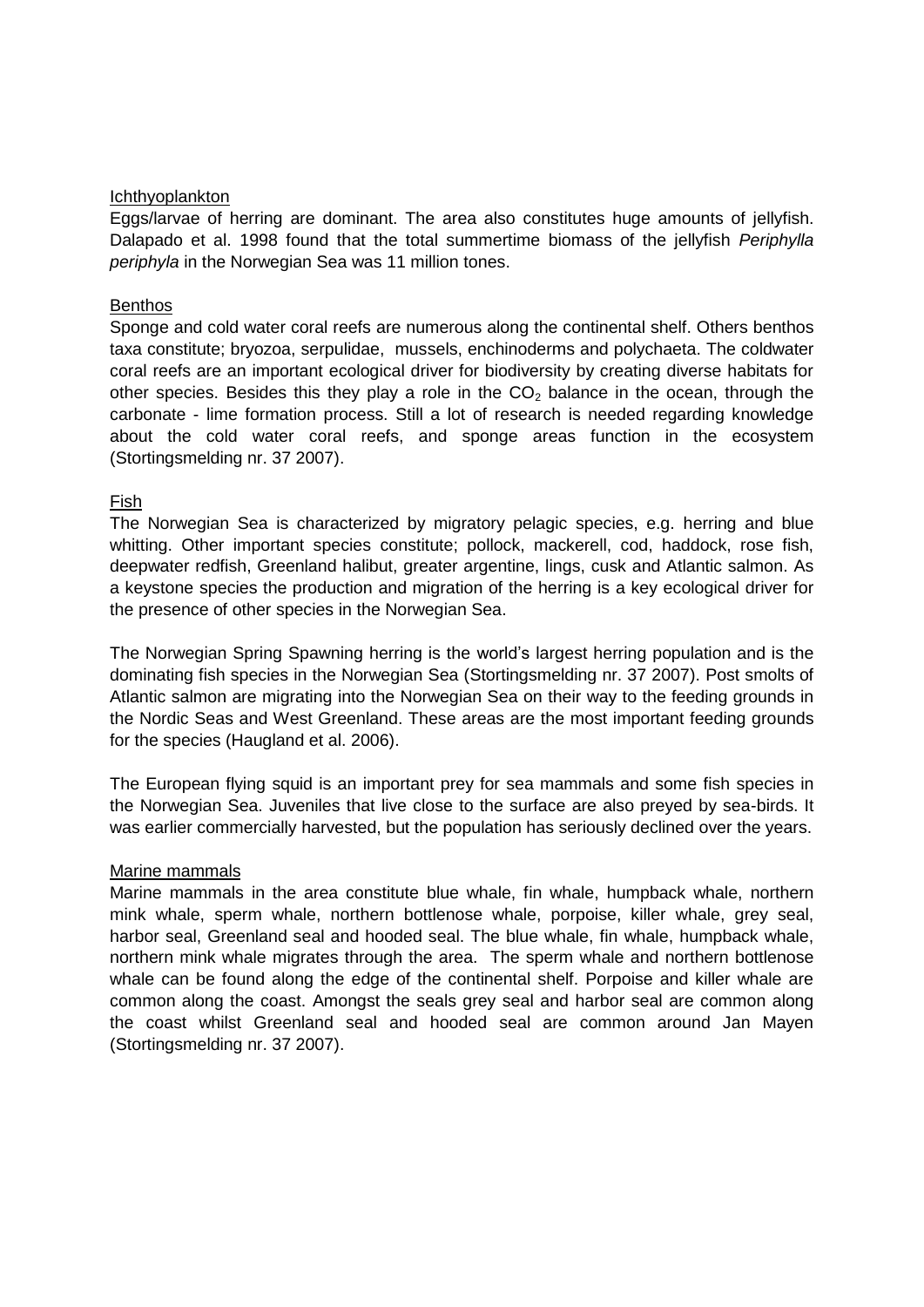#### Marine Birds

The most common bird species in the Norwegian Sea are common mure, Atlantic puffin, northern fulmar, lesser black-backed gull , the black-legged Kittiwake , the great cormorant, European shag and common eider. The northern part of the Norwegian Sea is an important foraging area for North Atlantic bird species that breeds further north or east. Other species stay overwintering here; some migrate through the area, whilst other might stay most of the year. The most important breeding areas is Jan Mayen, since Runde and Røst falls within M46 (Stortingsmelding nr. 37 2007).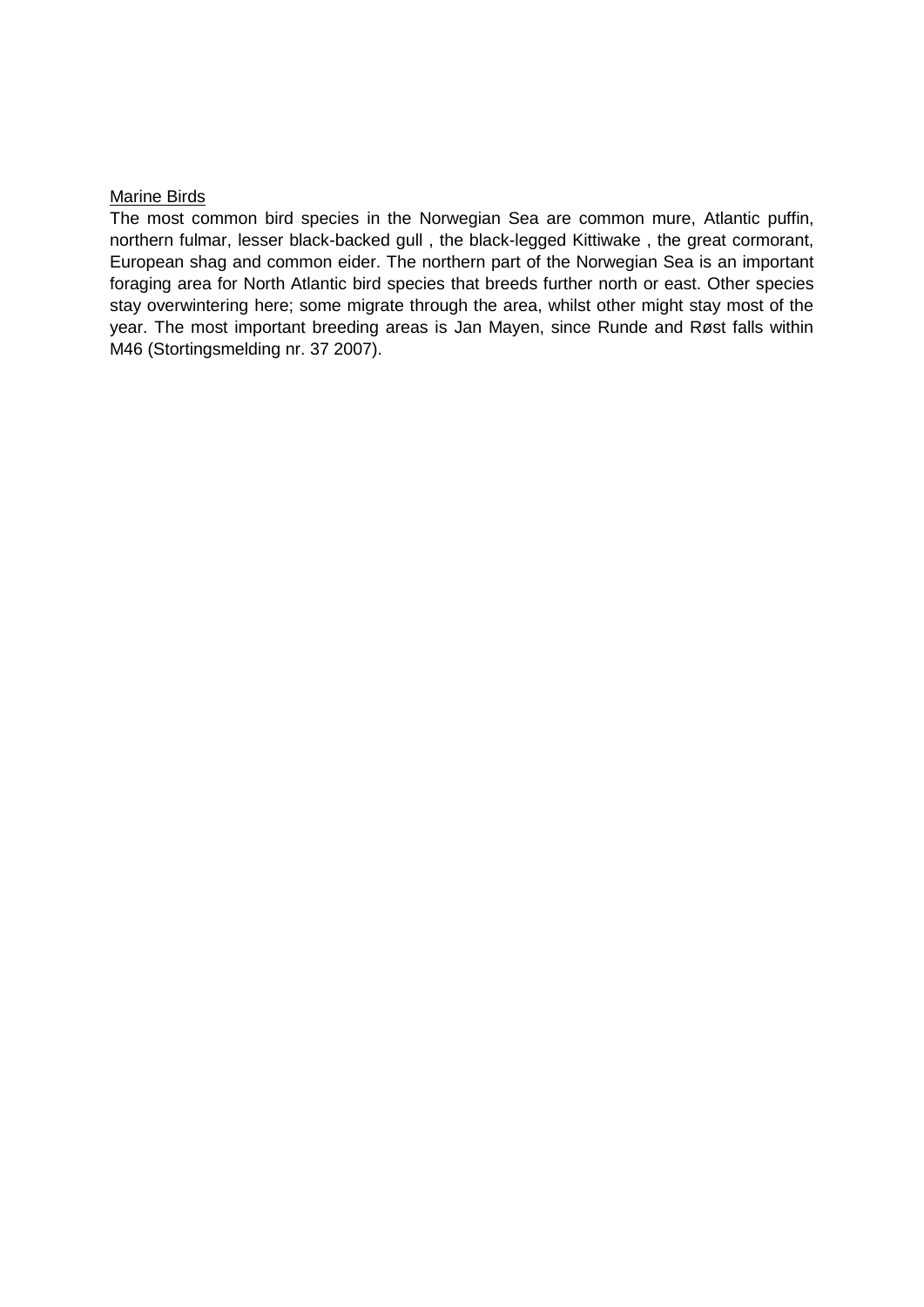## <span id="page-17-0"></span>**5. Areas of Specific Biological Importance**

The following areas of biological importance in M46 and M47 have been identified in Stortingsmelding nr. 10 (2009) and Stortingsmelding nr. 37 (2007) that falls within the ecoregions M46 and M47.

#### <span id="page-17-1"></span>**5.1. Northern Norway/Finnmark**

#### **Tromsøflaket bank area including Eggakanten.**

This is a bank area at the edge of the continental shelf. It is an important area for juveniles of herring and larvae and juveniles of cod and haddock. It is furthermore important spawning grounds for spotted wolffish. There are important sponge communities in the area which is also habitat for fish. Cold water coral reefs are found at the edge of the bank which constitute areas of high biological diversity (Stortingsmelding nr. 10 2009).

The main geophysical driver along Tromsøflaket and Eggakanten is the fact that it is the frontal zone between the NCC and the NAC, thus a lot of circulation, mixing and upwelling of water occur in the area. Eggakanten is partly within M46 and M47.

#### **Lofoten - Røstbanken - Vesterålen.**

This area (see also figure 5) is winter habitat for herrings, seabirds (especially coastal species) and killer whales. During spring its important spawning areas for Norwegian arctic cod and haddock, and at Røstbanken the herring spawns. During summer the area is important breeding area for various fish, sea birds and sea mammals. Lofoten is further an important area of *Calanus Finmarchus* production. At the edge of the continental shelf there are large areas of cold water coral reefs. As late as in 2003 the (so far) largest reef in the world was discovered just south of Lofoten, the Røst reef, covering ca 100 km<sup>2</sup>.

The areas of Røst, Værøy and Bleksøy constitute large breeding colonies of seabirds like common murre and Atlantic puffin. Around Røst there are important breeding grounds for yellow-billed loon, tystie, common eider and various cormorant species.

As for Tromsøflaket area the main geophysical driver along Lofoten - Røstbanken-Vesterålen is the frontal zone between the NCC and the NAC, thus a lot of circulation, mixing and upwelling of water occur in the area.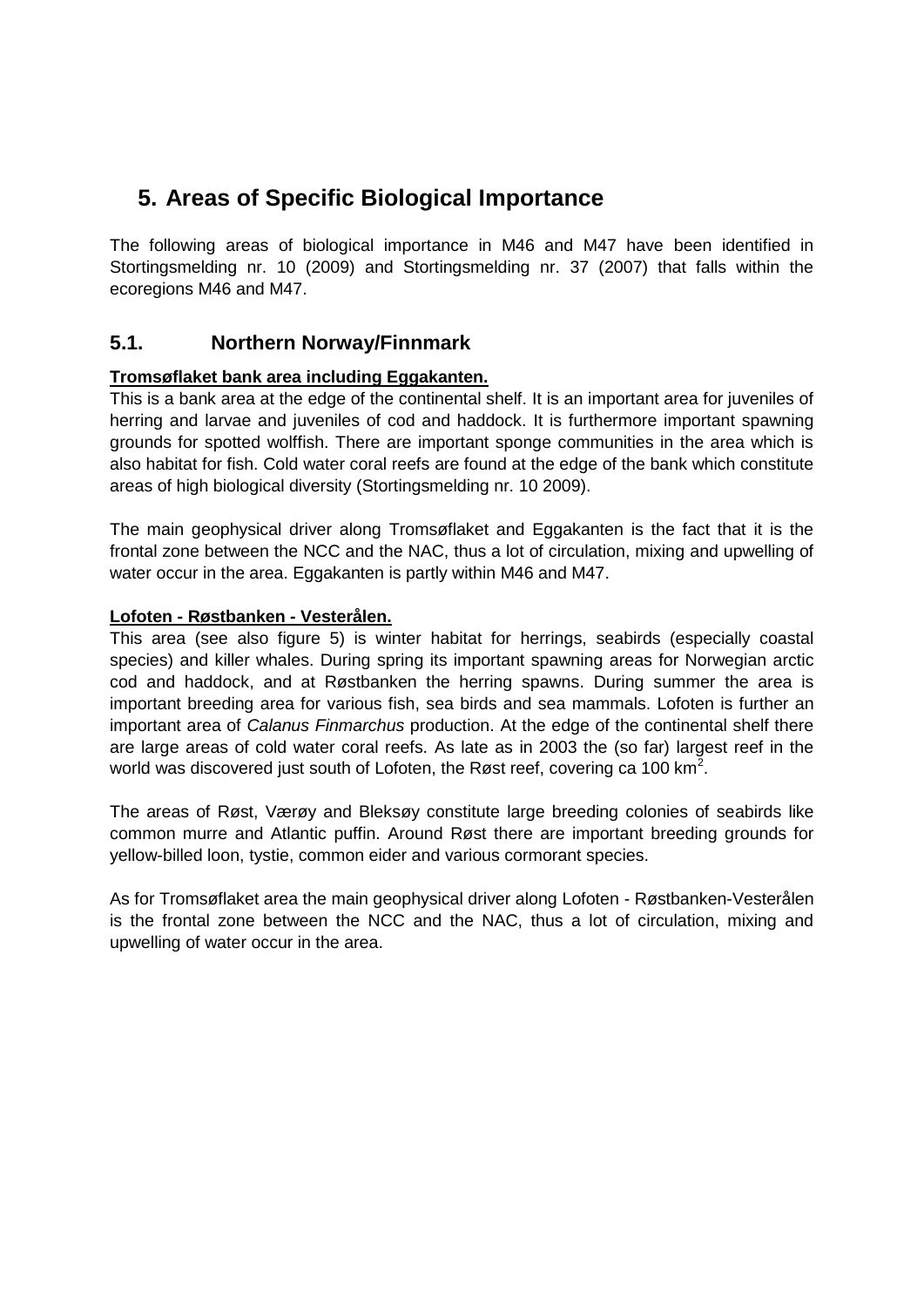

Figure 5. Proposed Nature Conservation site in the Lofoten - Røstbanken – Vesterålen area.

#### <span id="page-18-0"></span>**Coast of Finmark and Northern Troms counties.**

These are important spawning areas of capelin, as capelin normally demands relatively shallow breeding grounds (20-75m), from Vesterålen in Troms to east of the Murman Bay, starting in March (see also figure 3 and Chapter 4.1). The larva and juveniles are transported by currents back to the Barents Sea in late spring and summer. Kongsfjorden, Varangerfjorden in Finmark and Tromsø-Balsfjorden important breeding grounds for coastal bird colonies. Besides capelin the area is also important for spawning and eggs of north east arctic cod, haddock and herring (extends naturally from the Lofoten-Vesterålen area (Stortingsmelding nr. 10 2009).

Main geophysical driver along large parts of the area is the fronts between NCC and NAC leading where mixing, circulation and upwelling also takes place. Nutrient input from rivers can be locally important along the fjords and near shore areas.

Main drivers for algal blooms are inshore by precipitation, offshore by wind (Sakshaug et al. 2009).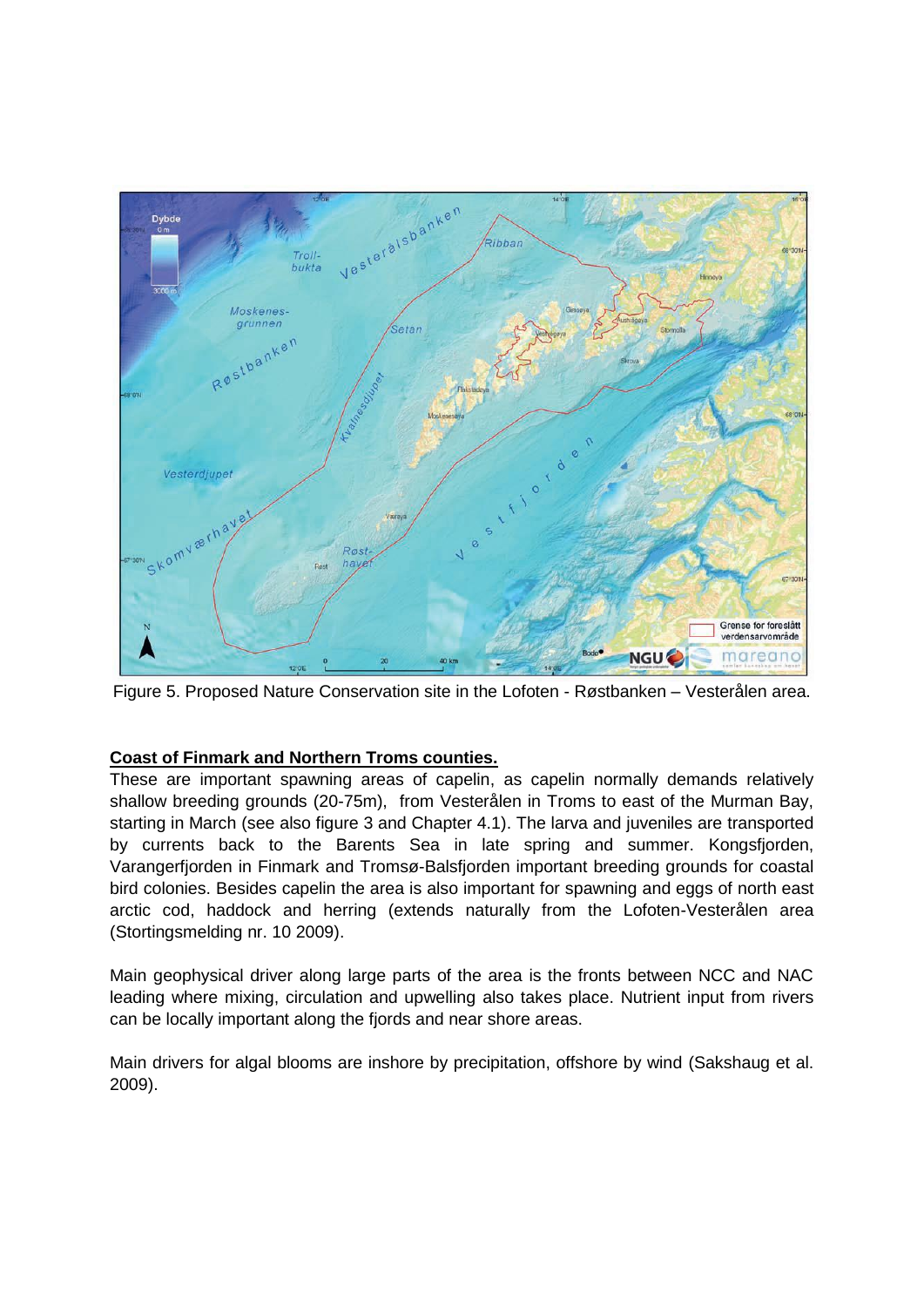## <span id="page-19-0"></span>**5.2. The Norwegian Sea**

#### **Eggakanten**

This area constitute the areas along the edge of the continental shelf, and is partly also within M46. The area is highly productive, high in fish and sea-bird diversity and constitutes also quite a number of cold water coral reefs. It is high concentrations of zooplankton in the area and thus also an important area for baleen whales. The area constitute also important spawning grounds for deep water fish species like rose fish , deepwater redfish, Greenland halibut and greater argentine. It constitutes also important areas of cold water coral reefs and sponge communities (Stortingsmelding nr. 37 2007).

The main geophysical driver along Eggakanten is the frontal zone between the NCC and the NAC, thus a lot of circulation, mixing and upwelling of water occur in the area.

#### **Jan Mayen**

Jan Mayen is at the western fringe/edge of M47, but is included as part of it in this study due to its high biological importance. Its huge bird colonies (more than 300 000 breeding couple) also largely utilize the Norwegian Sea Area. There are huge colonies of northern fulmar, little auk, thick -billed murre and black-legged kittiwake in the area. The area has also high production and large densities of zooplankton, fish, sea-birds and sea-mammals (Stortingsmelding nr. 37 2007).

Jan Mayen is in an area where the NAC meets the southward East Greenland Current. This leads to circulation, mixing and upwelling of water that leads to high primary productivity giving basis of huge numbers of zooplankton and further in the food web, fishes, sea-birds and sea mammals (Stortingsmelding nr. 37 2007).

#### **Other areas**

The Coastal Zone, Mørebanken, Haltenbanken and Sklinnabanken and Sularevet and Iverryggen is part of "Helhetlig Forvaltningsplan" for the Norwegian Sea but is not within the boudaries of the WWF ecoregion. Furthermore, the deepwater areas of the Norwegian Sea are largely uninvestigated and thus knowledge about areas of biological importance.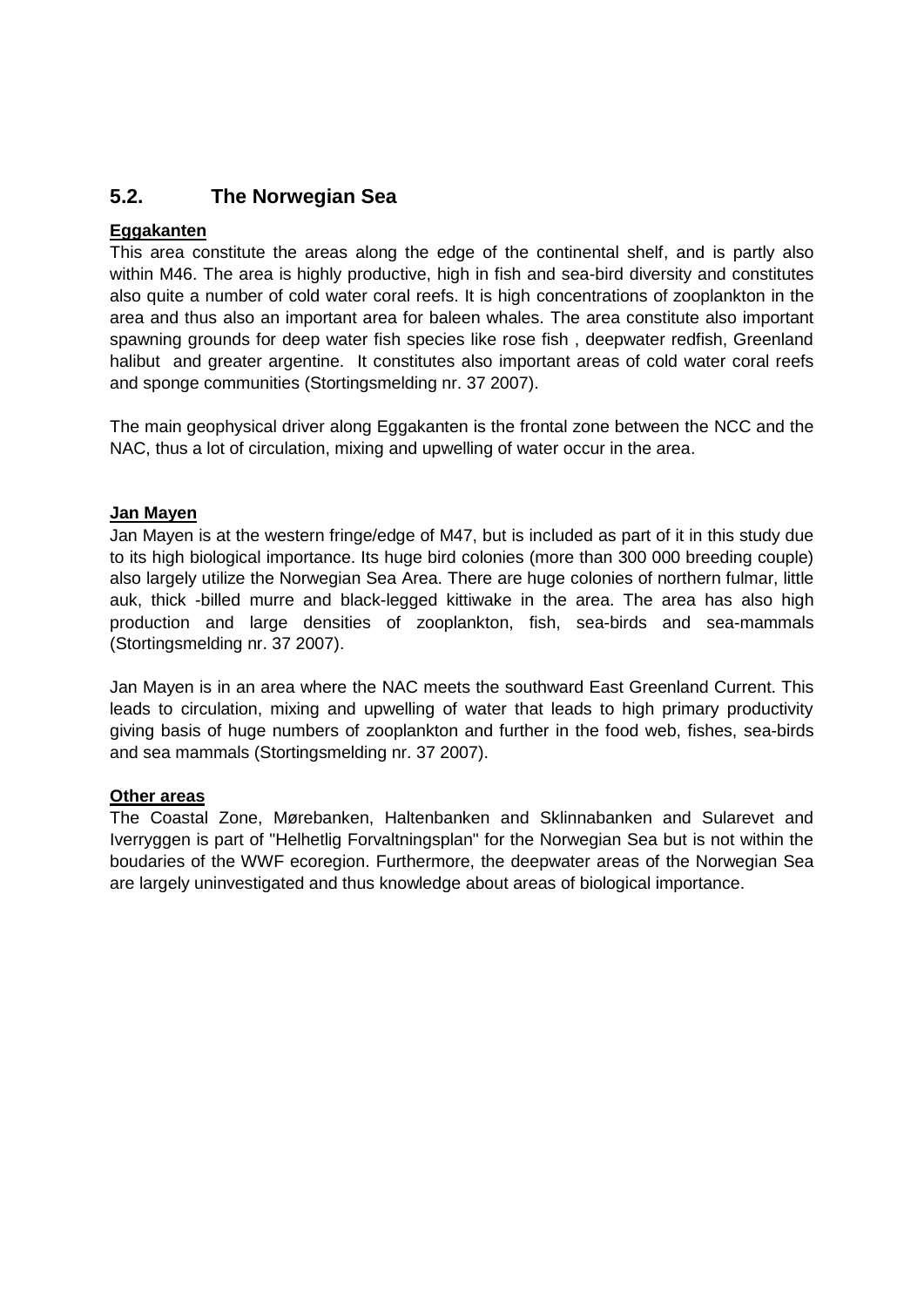## <span id="page-20-0"></span>**6. Socio-Cultural Aspects**

The socio-cultural aspects of these two ecoregions have been found to be largely inclined to commercial issues and less to cultural. Only harvest of Atlantic salmon at sea undertaken by the indigenous Sea-Laps ("sjøsamer") has a cultural (as well as economic) aspect with it.

#### <span id="page-20-1"></span>**6.1. Northern Norway/Finnmark**

The total value of the fisheries along coast of Finnmark, Troms and Nordland has been estimated to be about 5 billion NOK per year. From various fisheries places along the coast the following species are harvested (Helhetlig Forvaltningsplan for Barentshavet og Områdene rundt Lofoten 2009).

- Commercial fishing of ocean migratory cod ("skreifiske") and resident cod (i) Lofoten - Tromsøflaket, January to April. (ii) Vest-Finnmark/Troms/ Vesterålen, November to April (iii) Coast of Finnmark, March to June.
- Commercial fishing for haddock Coast of Finnmark, summer and fall.
- Commercial fishing for saithe (i) Line-fishing; (ii) Trawl (i) Vest-Finnmark Lofoten, September to January, (ii) Vest-Finnmark and Troms. Summer and fall.
- Commercial fishing of Grenland halibut Along Eggakanten, June to August
- Commercial fishing of capelin Winter fisheries in the Barents sea and along the coast of Finnmark and Troms in January and April.
- Commercial fishing of herring Lofoten-Vesterålen-Ofotfjorden, September to February
- Commercial fishing of king crab, snow crab and deep water prawns King crabs are caught mainly in fjords and along the coast in Øst-Finnmark, October to September (Sakshaug et al. 2004, Magnussen et al. 2009)
- Only Harp Seals and Mink Whales are harvested commercially in the Southern Barents Sea. Illegal hunting for other seals are occurring due to conflict with fisheries, etc (Sakshaug et al. 2009).
- Harvesting of Atlantic Salmon in the Sea. Undertaken in Finnmark and Troms by the Sea-Laps. Cultural and economic value (Borch et al. 2009).
- Leisure fishing, whale safari and bird hunting/peaking. Leisure fishing in all fiord systems along the coast, whale safari especially around Lofoten (Magnussen et al 2009).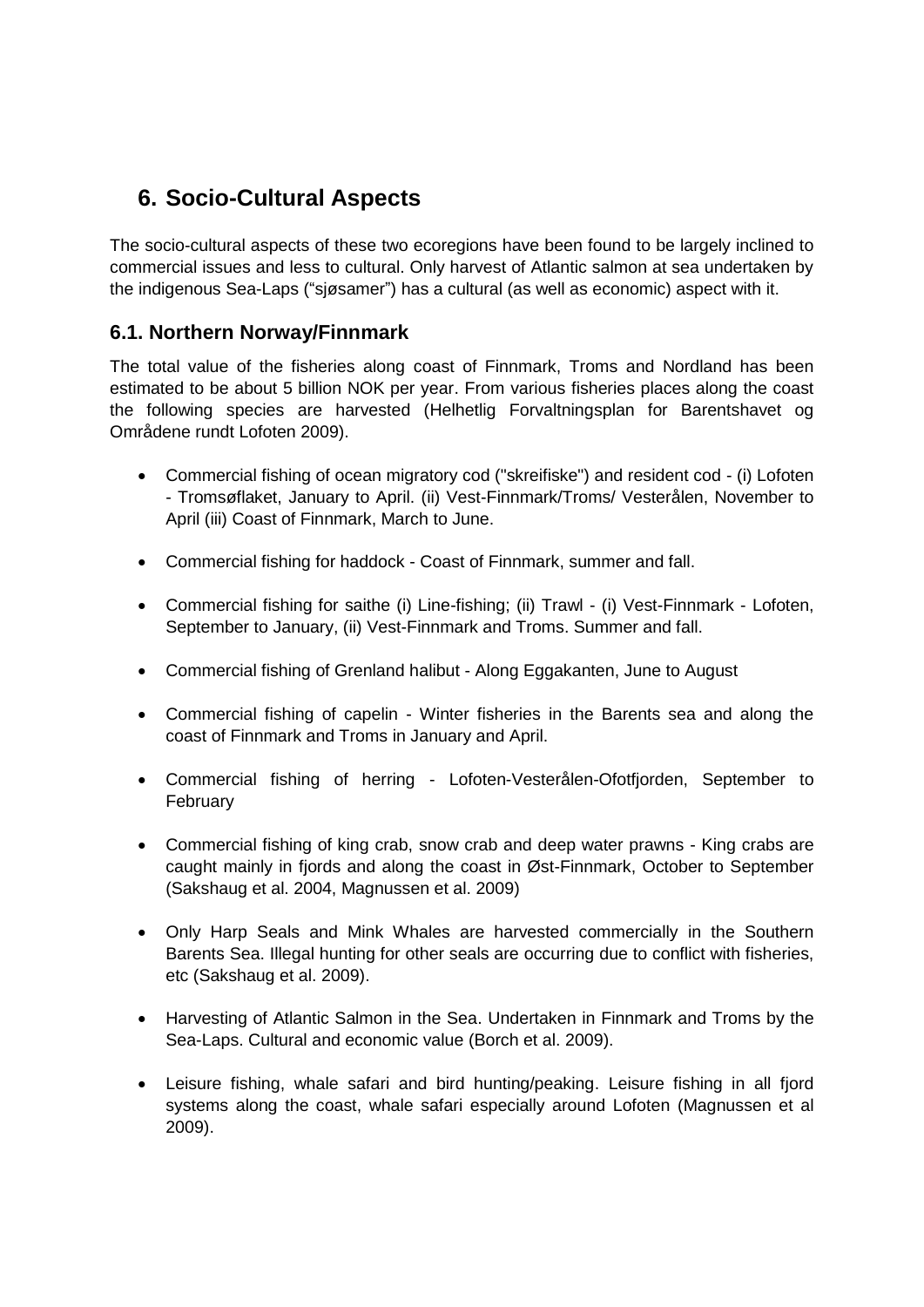#### <span id="page-21-0"></span>**6.2. Norwegian Sea**

In 2007 the fishing fleet in Nordland, that are amongst them who utilize the Norwegian Sea constituted 3183 persons, whilst the associated fish industry at land constituted 2246 persons. The fishing fleet and associated industry are found along the Nordland County that is adjacent to M47. The most important commercial fishes are herring, blue whitting, cod, haddock, mackerel plus salmonid aquaculture species. The overall value of the fisheries plus aquaculture constituted close to 2,5 billion NOK in Nordland in 2005 (Sakshaug et al. 2009, Forsberg 2009, Stortingsmelding nr. 37 2007).

Harvesting of wild Atlantic salmon has been banned at sea (exempt for the Sea-Laps), although there are some indications that some Atlantic salmon are caught as a result of other fishery. NASCO is the main management unit for this species (Sakshaug et al. 2009, Haugland 2006, Stortingsmelding nr. 37 2007).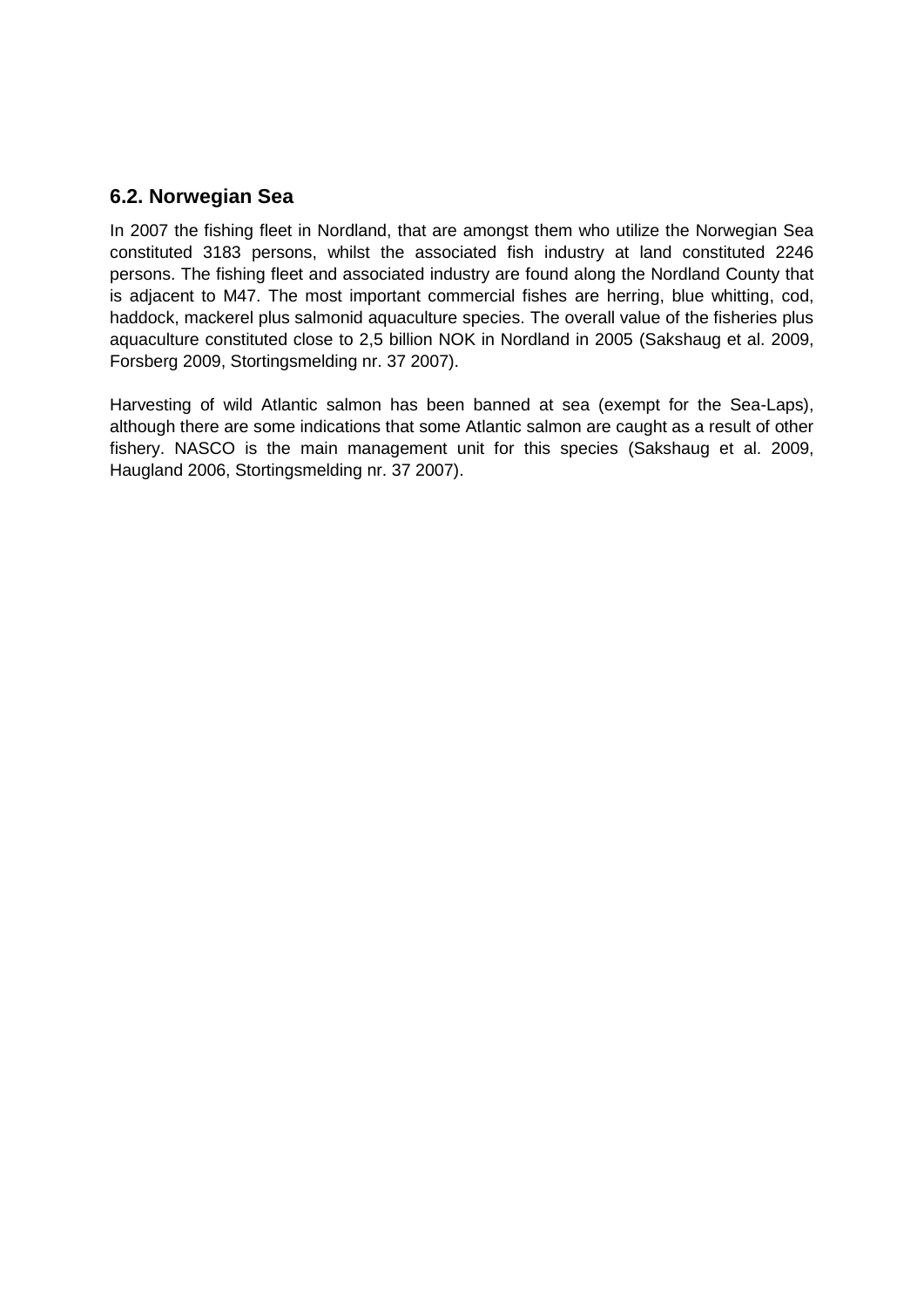## <span id="page-22-0"></span>**7. Summary of main drivers in the two ecoregions**

Since the focus of the study has been on finding the main drivers in the two ecoregions and its associated biological characteristics the following table is an attempt to sum it up in an hierarchical manner. The two ecoregions are especially interconnected due to the THC and especially related to the NAC and the NCC.

| <b>Drivers/Features/Characteristics</b> | <b>Ecoregion M46</b>                                                                                                   | <b>Ecoregion M47</b>                                                                              |
|-----------------------------------------|------------------------------------------------------------------------------------------------------------------------|---------------------------------------------------------------------------------------------------|
| Main Geophysical Driver(s)              | THC: NAC and<br>1)<br>NCC.<br>2) P-E<br>3)<br>Topography                                                               | THC: NAC, NCC<br>1)<br>and EIC<br>P-E<br>2)<br>3)<br>Topography                                   |
| <b>Secondary Geophysical Drivers</b>    | Nutrient transport/<br>1)<br>circulation<br>2) $CO2$ circulation<br>3)<br>Wind and<br>temperature                      | Nutrient transport/<br>1)<br>circulation<br>2) $CO2$ circulation<br>Wind and<br>3)<br>temperature |
| Main Ecological drivers                 | Primary production<br>Calanus finmarcus and<br>krill production. Trophic<br>interactions of cod-herring<br>and capelin | Primary production<br>Calanus finmarcus and<br>herring production                                 |

For both ecoregions the THC is seen as the most important driver with its main features of NAC and NCC in M46 and NAC, NCC and EIC in M47. The seabed topography affects all these currents however the driver is stationary per se. The THC has profound impact on the nutrient and CO2 circulation in the systems while P-E has impact on wind and temperature. Lastly the two ecoregions are somewhat different related to the main ecological drivers. The M46 region is and its biological characteristic is besides primary production largely affected by *Calanus finmarcus* and krill production that affects higher trophic levels as well as the trophic interaction between cod-herring and capelin. The higher trophic levels in M47 are however largely affected by *Calanus finmarcus* and herring production as these are keystone species in this system.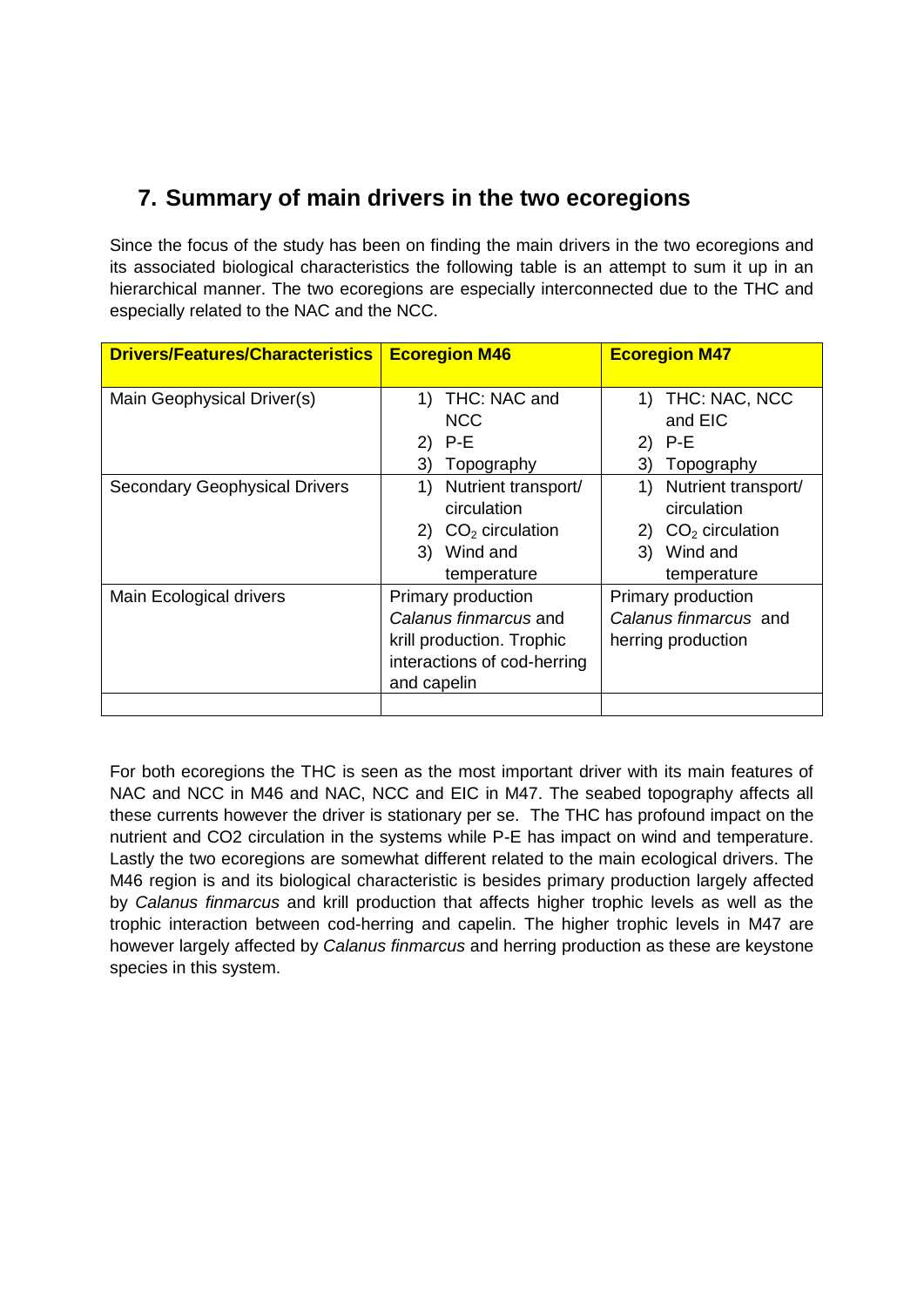## <span id="page-23-0"></span>**References**

ACTUS Inc and WWF. 2011. Rapid Assessment of the marine productivity trends in the Arctic Ocean and its surrounding areas (in press).

Aglen A., Gjørsæter H., Holst J.C. Klungsoyr J. and E. Olsen 2005. Verdifulle områder for torsk, hyse, sild og lodde i området Lofoten-Barentshavet. Institute for Marine Research, Bergen, Norway.

Anker-Nilsen T., Barret R.T. and J.V. Krasnov. 1997. Long- and short - term responses of seabirds in the Norwegian and Barents Seas to changes in stocks of prey of fish. Pp 683-698 in: Forage fishes in marine ecosystems. Univ. Alaska Sea Grant Collage Program, Fairbanks.

Barret R.T. Lorentsen S.H. and T. Anker-Nilsen. 2006. The status of breeding sea-birds in mainland Norway. Atlantic Seabirds. 8. 97-126.

Blindheim J. 1985. Ecological Features of the Norwegian Sea in: Louis René Rey et al. (Ed.) Proceedings of the Sixth Conference of the Comité arctique international, 13–15 May 1985, Brill Archive, 1989 ISBN 90-04-08281-6, pp. 366–401

Borch T., Buanes A. Karlsen G.R. og F. Olsen. 2009. Sjølaksefiske i Sjøsamiske områder – Rettigheter og kulturell betydning. NORUT Rapport 1/2009.

Buhl-Mortensen L., Hodnesdal H., Thorsnes T. 2010. Til bunns i Barentshavet, MAREANO, NGU. Ch 5, 6, 9 and 10.

Dommasnes A., Christensen V., Ellertsen W., Kvamme C., Melle W., Nøttestad L., Pedersen T., Tjelmeland S and D. Zeller. 2008. An Ecopath Model for the Norwegian Sea and Barents Sea. In Norwegian and Barents Sea Ecopath Model.

Arctic Climate Research at the University of Illinois, ERA40: Precipitation - Evaperation (PE). [online], Retrieved May 25<sup>th</sup> 2011 <http://arctic.atmos.uiuc.edu/ERA40/pe.html>

Forsgren E., Christensen-Dalsgaard S., Fauchald P., Järnegren J. and T.F. Næsje. 2009. Norwegian Marine Ecosystems – are northern ones more vulnerable from oil than southern ones? NINA Report 514. 32 pp.

Hjermann D.Ø., Melsom A., Dingsør G.E., Durrant J.M. Eikset A.M., Røed L.P. Ottersen G., Storvik G. and N.C. Stenseth. 2007. Fish and oil in the Lofoten-Barents Sea system: synoptic review of the effect o foil spills on fish populations. Marine Ecology Progress Series. 339. 283-299.